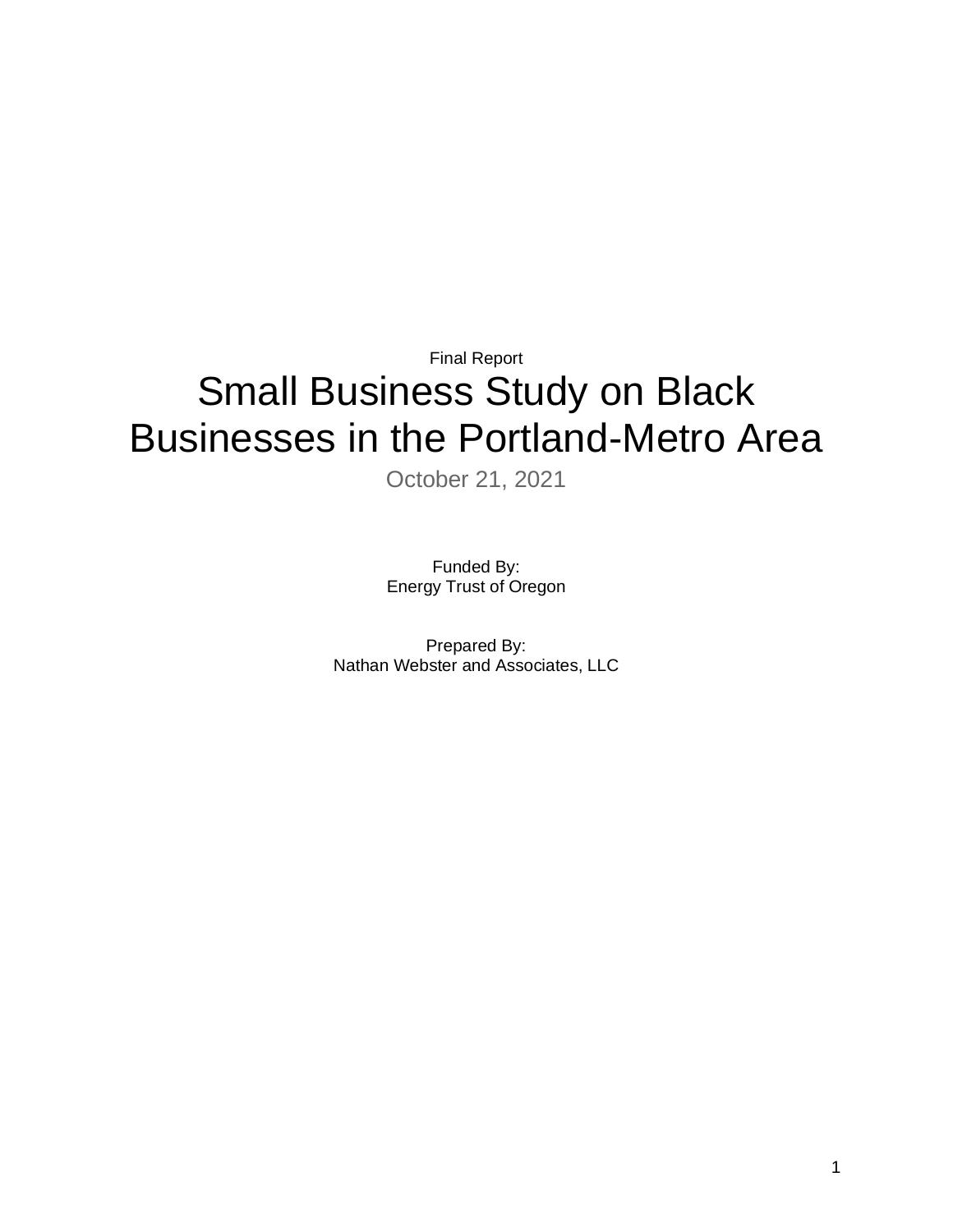Nathan Webster & Associates, LLC NW & Associates, LLC NDUB

www.ndubbrand.com

1220 Main Street, Suite 400 Vancouver, WA 98660

650 NE Holladay Street, Suite 1600 Portland OR 97232

Phone: (360) 524-3360 Email: info@nwebsterllc.com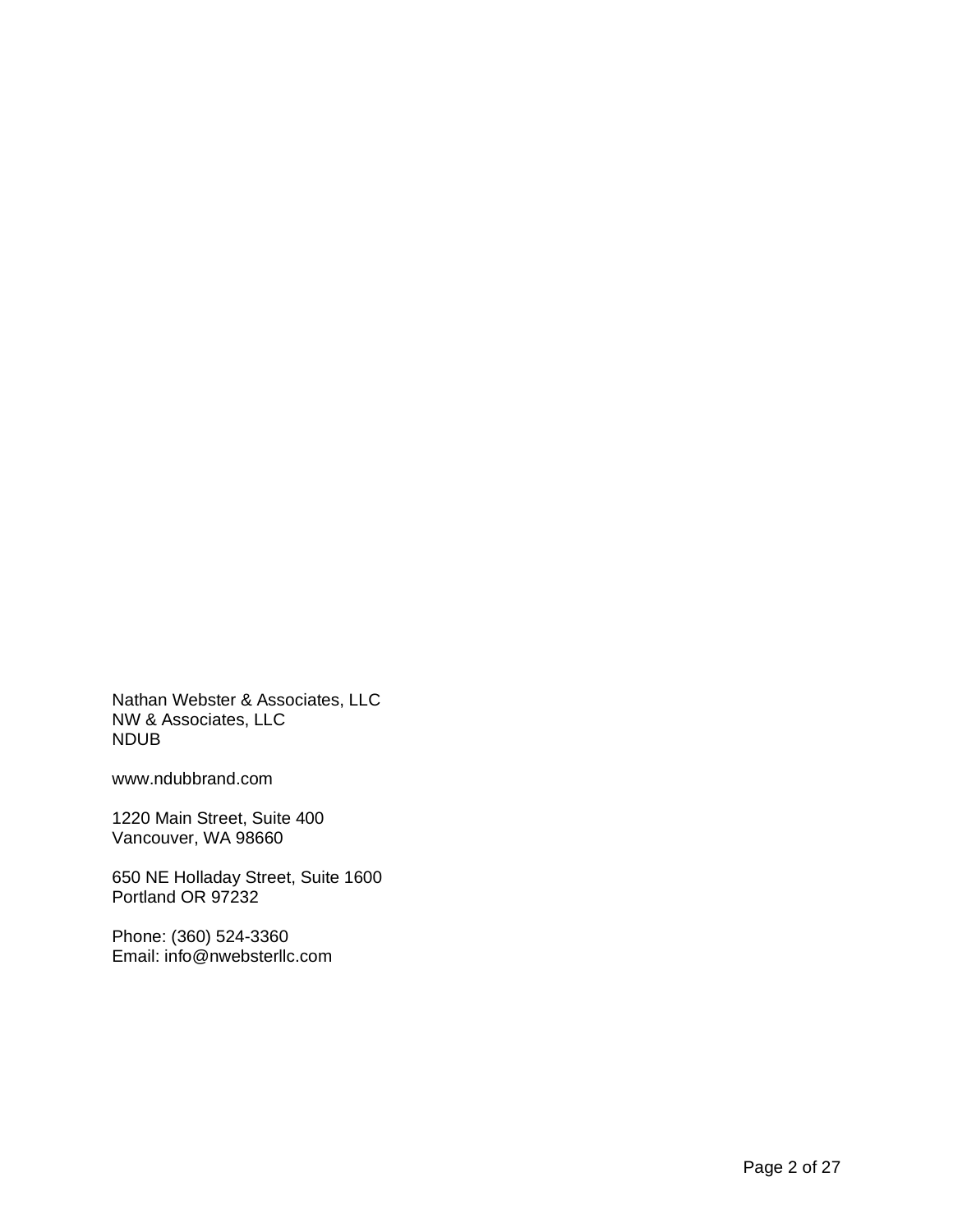# Executive Summary

This report describes the results of a qualitative research study that Nathan Webster and Associates, LLC (NWLLC) conducted for Energy Trust of Oregon (Energy Trust) that explored the awareness of energy use by Black owned businesses and the methods around energy conservation and best practices through Energy Trust. Those interviewed identified as Black and/or African American small business owners within the greater Portland-Metro area. The emphasis was on their businesses and their energy use awareness. Energy Trust sponsored this research study to gather insights on how they can better serve the community.

This research explores the following areas:

- Awareness of energy and energy programs by Black owned businesses and their views on energy cost
- Interest in improving energy use and receiving information on how to do so
- Knowledge of business space, energy use, and related expenses
- Reasoning of when to upgrade equipment and spaces
- Operations of Black owned businesses regarding the impacts of COVID-19, as well as available financial incentives utilized

This study includes two data collection sets due to COVID-19 delays; the first set was collected between March-April 2020 when lockdown restrictions for safety went into effect and the research project was postponed, and the second was in 2021 following the approval to resume the study from Energy Trust using alternative collection methods, such as video conferencing.

Data collection activities included surveys and interviews through telephone, video conferencing, and in-person methods. All respondents were previously reviewed and approved to be contacted for this study by Energy Trust.

Of those contacted, 28 agreed to participate and completed the in-depth interview. However, one respondent's data was removed due to disqualification from the study.

We will refer to the group of respondents as "respondents" and each respondent was assigned a designation to maintain anonymity.

Each research question lists key findings summarized for review. The report first presents key findings and then the overall conclusions and recommendations.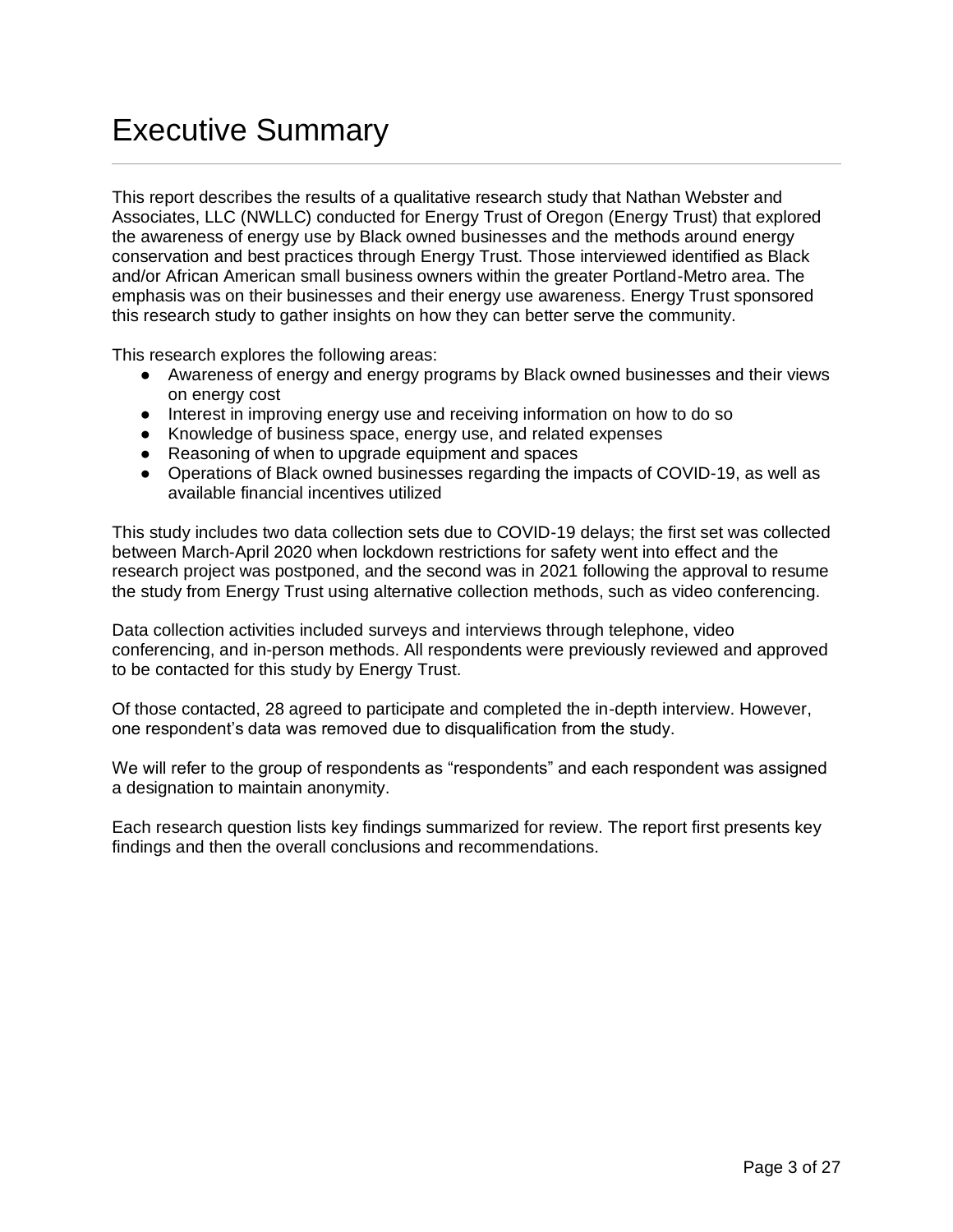

# Memo

**To:** Energy Trust Evaluation Team

**From:** Ashley Bartels, Susan Jowaiszas

**cc:** Tracy Scott

**Date:** October 29, 2021

**Re:** Staff Response: Black Businesses / Qualitative Market Research

Knowledge about businesses owned by Blacks in Portland and Vancouver has been particularly challenging to find. These customers have not participated in our programs in substantial numbers, represent a fairly small proportion of businesses in general, and general distrust of institutions, including utilities and Energy Trust, is high, particularly in the Portland metro area. This is a barrier to identifying, let alone gaining trust with, Black customers.

To enable Energy Trust to be more successful in reaching and connecting with Black businesses, Energy Trust retained the services of Nathan Webster & Associates. Nathan attends meetings of Oregon Association of Minority Entrepreneurs (OAME) and met Energy Trust's Sr. Manager of Customer Service, Cameron Starr, who referred him to the program marketing team.

Program marketing staff worked closely with Nathan to orient him to Energy Trust's mission and programs, develop an interview guide for qualitative interviews, and identify businesses to be interviewed for the research study. Nathan started the study in spring 2020 with qualitative in-person interviews, and we made the joint decision to suspend the work once businesses were temporarily shut down due to the rise of COVID-19. The work was revived in Spring 2021 and Nathan completed the interviews mostly via Zoom.

The research provides valuable insights into how Black businesses operate and how they think about energy. The biggest issue boiled down to trust. These business owners had a very skeptical view of Energy Trust based on their own experiences but were intrigued by the idea of becoming more energy efficient if trust could be established.

Energy Trust can build on the outreach and insights from this research to begin to address these barriers:

• Create a cohort of Black businesses from interviewees. The research scope had its limits but there are natural follow-up questions that could be answered. Building trust within the Black business community will happen customer by customer. Building off this group of interviewees to create a kind of "cohort" of Black businesses could be an effective way to build this trust. While some of respondents know each other, some could make new connections through this cohort. In this way, Energy Trust could support the Black business community in a material way.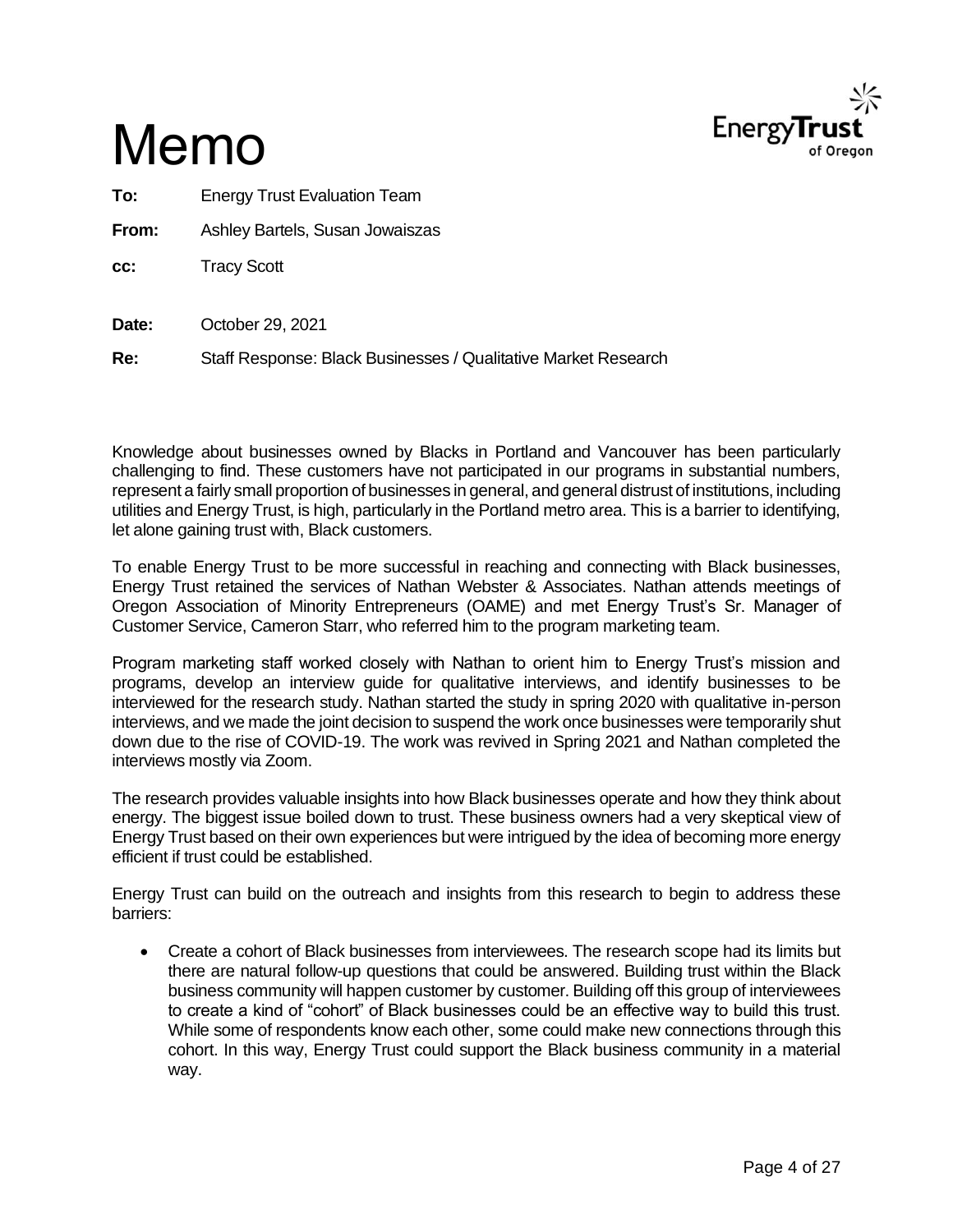- Look for opportunities to collaborate with Black community groups to co-deliver offerings. The report mentioned several community groups that could be great community partners for businesses and for residents.
- Deliver benefit to the Black community. As one example, the Business Lighting direct install offering will be directly presented to interviewees as just one way to demonstrate that Energy Trust heard Black business owners and wants to deliver benefit to them.
- Share out these findings with other Energy Trust program managers, program implementers and utilities so they can make connections to their own work.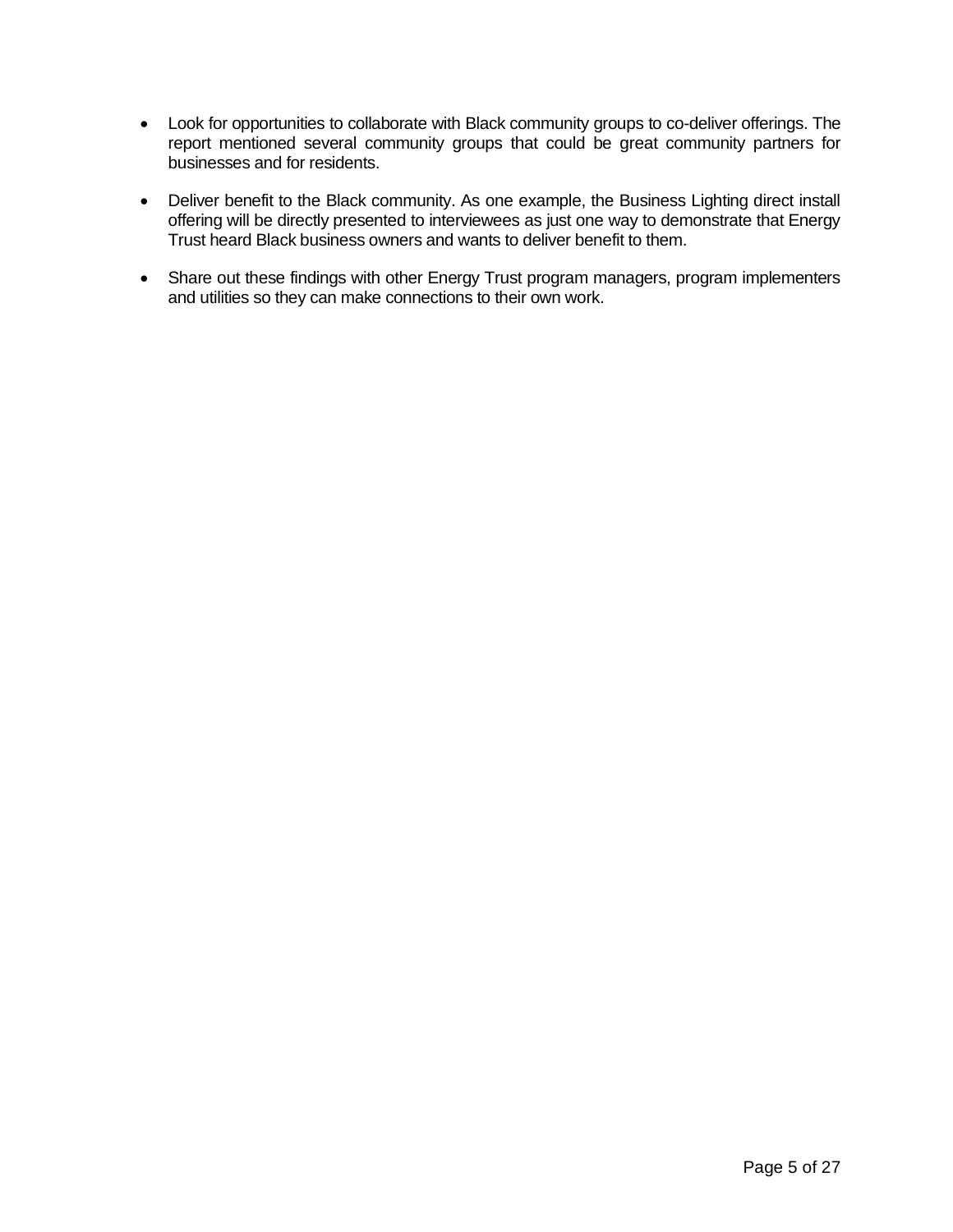### Key Findings

### **Finding #1**

**Black businesses are struggling to make a profit during the Pandemic**. During the interviews, the business-to-consumer (B2C) companies struggled to ensure their businesses stayed open during the time of this study, due to the restrictions placed on businesses related to COVID-19 safety. It was not until businesses reopened that interviewees could speak during business hours.

There was no theme to the reasons why other companies did better than others. The largest number of respondents represented in the interviews was Health and Beauty businesses.

#### **Finding #2**

**The business owners interviewed noted either a significant increase, or drastic stop, in business compared to last year.** 

**For the B2C companies, COVID-19 restrictions caused many businesses to rapidly alter their practices in order to keep their doors open during the pandemic.** While many business-to-business (B2B) companies found different methods to increase their customer base via their social media feeds, various business owners had to step in and field calls with the shift from in-person to virtual/remote work. Several restaurants modified their hours, which included not being open seven days a week.

Three construction companies that were contacted struggled to reply to our communications via email or phone due to the high volume of contacts they were receiving. The receptionists documented the phone calls and took voicemails. They all said the workload was high and couldn't promise a call back.

### **Finding #3**

**Black business owners often associated Energy Trust with a utility company or with utility bills.** When the interviewees were asked about Energy Trust, they most commonly associated Energy Trust with utility bills and not opportunities and bill assistance programs like the residential programs. Several interviewees volunteered information that their electric bill was behind at the time of the interview. Several businesses found creative ways to pay utility bills off, including support from their local community members via large donations.

Initially, those unfamiliar with Energy Trust thought the interview request was regarding an unpaid bill. The vast majority needed more than a brief description before they agreed to do the interview. After Energy Trust's role in the community was described, the interviewees wanted to learn more.

### **Finding #4**

**The best ways of reaching Black owned businesses, particularly B2C, isn't through digital methods.** The best way to engage the Black business owner community is through personal contact and connection. There are known influencers in the community who can help with this effort.

This research began with in-person interviews. Communications to businesses via email, phone, and social media received a lower response rate, which encouraged in-person meetings,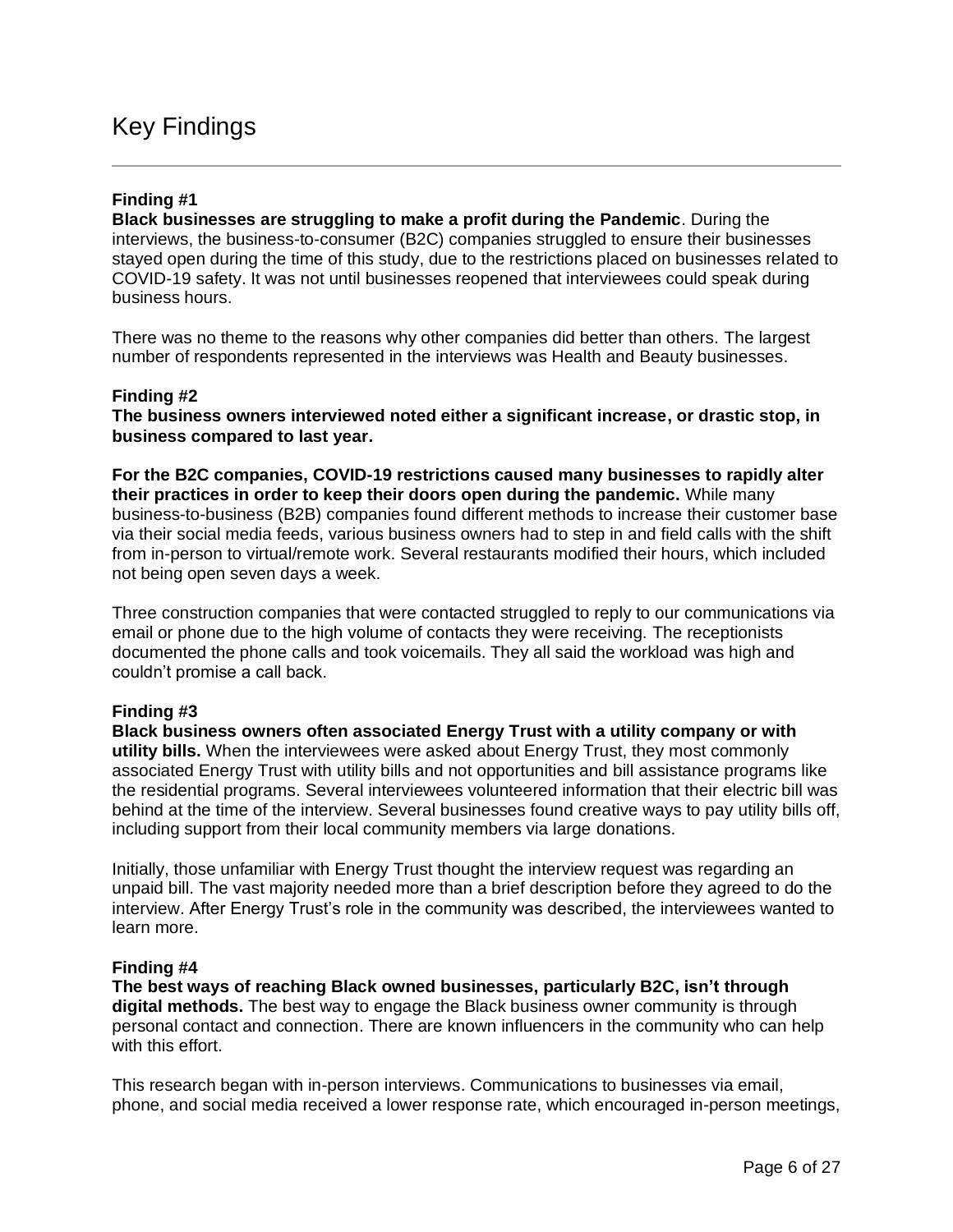some impromptu following an initial in-person visit. In person interviews would have been the preferred method of interviewing however COVID-19 restrictions forced interviews to go completely digital and made it more difficult to communicate with the business owners during the study.

# 1. Introduction

In 2019, Energy Trust and Nathan Webster & Associates, LLC agreed to complete a study with the purpose of learning about the energy conservation habits and sustainability practices of Black owned businesses. This research report summarizes 28 (27 following a participant's ineligibility) in-depth interviews conducted for Energy Trust in early 2020 and 2021. These interviewees were identified as Black and African American (Black) small business owners within the Portland-Vancouver metropolitan area.

The goal of this research was to learn more about the business and business owner. These interviews sought to learn more about the participant's business, their operational habits, understanding of energy costs, and knowledge about Energy Trust. A list of potential businesses was created. After Energy Trust approved the list, the initial contact was made in person, by email and by phone.

This research explores the following areas:

- Awareness of energy and energy programs by Black owned businesses and their views on energy cost
- Interest in improving energy use and receiving information on how to do so
- Knowledge of business space, energy use, and related expenses
- Reasoning of when to upgrade equipment and spaces
- Operations of Black owned businesses regarding the impacts of COVID-19, as well as available financial incentives utilized

To answer these questions, the research team at Nathan Webster and Associates, LLC (team) conducted qualitative interviews with 28 Black business owners who operate a business in the Portland-Vancouver metropolitan area. Participants received a \$50 gift card for their participation in the study.

Additional sections in this report include:

- Program Data, Targets, and Completed Interviews
- Findings
- Conclusions and Recommendations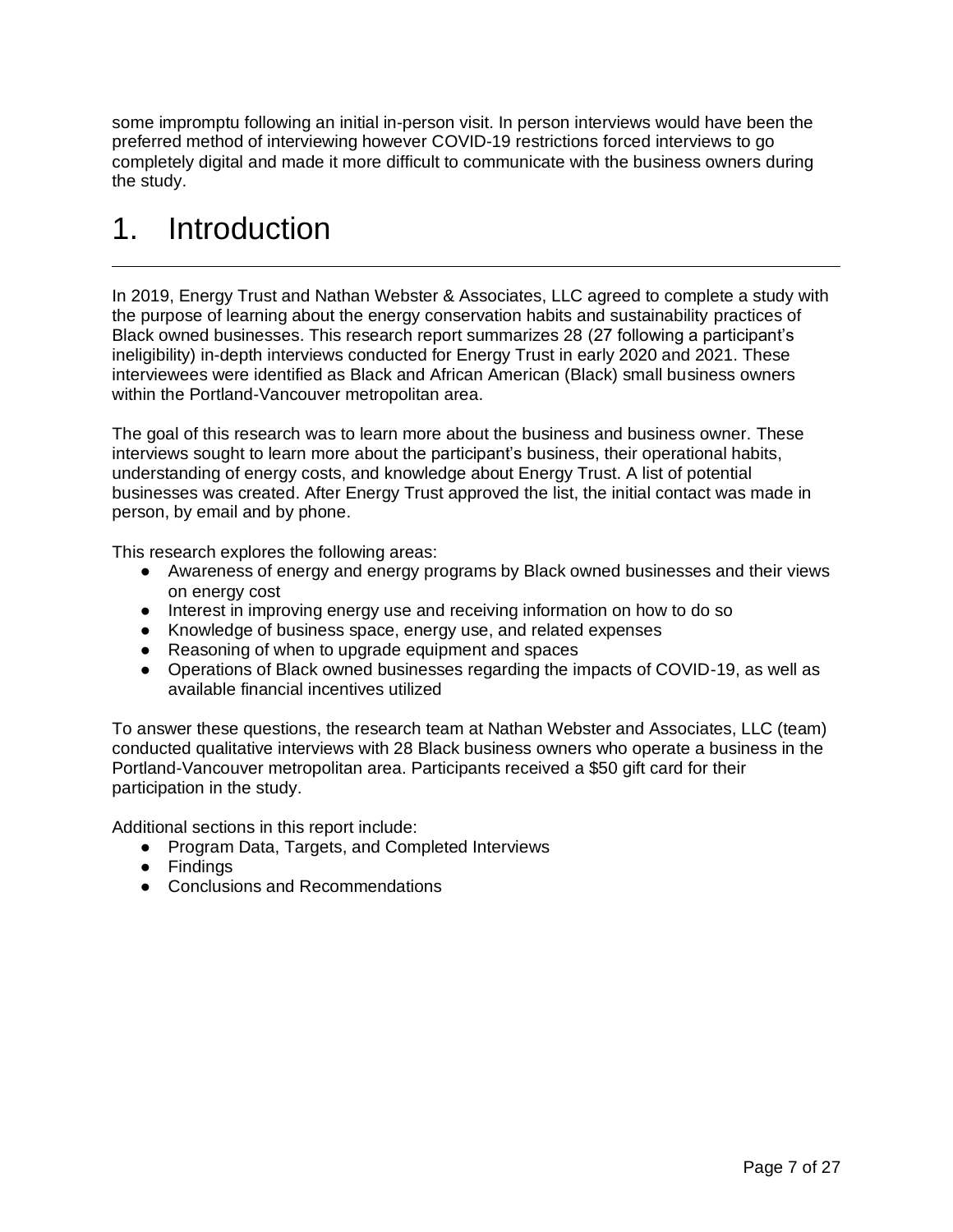# 2. Program Data, Targets, and Completed **Interviews**

The research plan required Nathan Webster & Associates, LLC team members to connect directly in a one-on-one setting with the respondent (business owner). This allowed for each respondent to have time to consider the question and reply with more detail and accuracy.

- Interviews completed with 28 business owners who identify as Black or African American
- 27 interviews used as one respondent's responses were removed from review due to the participant no longer being eligible for the study (leaving 27 responses)
	- 11 were conducted over video conferencing (Zoom)
	- 11 were conducted in-person
	- Three were conducted over the phone
	- Two were conducted through a survey
- Timing of interviews includes 2020 prior to COVID-19 restrictions and 2021 after restrictions were in place.
- The researcher contacted 41 Black-owned businesses and was able to complete interviews with 27 for a 66% response rate.

| Table 2-1 Interview Data |  |  |
|--------------------------|--|--|
|--------------------------|--|--|

| Characteristic            | Count          | Percent |
|---------------------------|----------------|---------|
| <b>Interview Year</b>     |                |         |
| 2021                      | 21             | 77.78%  |
| 2020                      | 6              | 22.22%  |
| <b>Interview Method</b>   |                |         |
| Video Conferencing (Zoom) | 11             | 40.74%  |
| In-Person                 | 11             | 40.74%  |
| Telephone                 | 3              | 11.11%  |
| Survey                    | $\overline{2}$ | 7.41%   |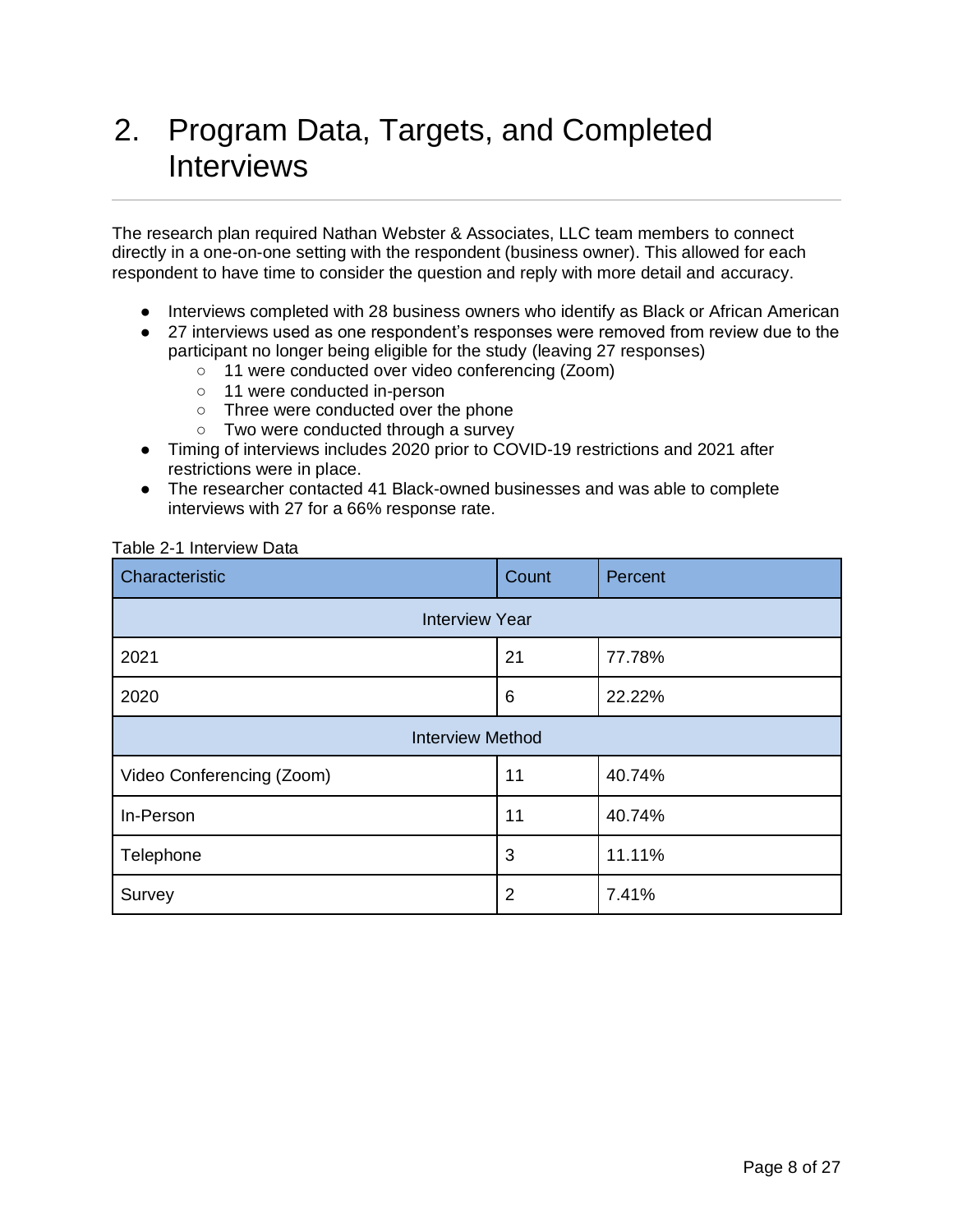## 2.1. Methods

Interviews were conducted in 2020 prior to COVID-19 restrictions and during various phases of reopening in 2021, with data collection completed by June 2021. Interviews ranged from 30-60 minutes and some over an hour. During the interview, the researcher took notes using a worksheet. Interviews were primarily done over the phone, in-person, and using video conferencing, but two were completed using a survey. Several respondents required multiple methods or attempts to contact to complete the interview. COVID-19 restrictions required a lot of change and adaptation for businesses during the duration of the study.

There were difficulties during the study related to the lack of time and COVID restrictions. Many interviewees declined to participate out of caution or fear. Some expressions of why included:

- Interviewer was seen as a stranger with no direct relationship to the community
- Energy Trust of Oregon was seen as a foreign entity
- Businesses were operating virtually and hesitant to meet or answer questions remotely
- Business were unable to make or have time for an interview
- Racial tensions were at an all-time high during the study which made discussing Black topics difficult for some

Several interviewees also expressed being "tired" at having to explain the "plight" of the Black person to "white people" (large entities like The Energy Trust) and didn't see how vocalizing or responding would help improve the situation. For example, one potential interviewee stated:

*"I appreciate you reaching out. Honestly, I am tired of companies asking about this topic without any results. To me it is them and other companies checking a*  box. I would be more impressed if they came out with what they have done and *what they plan to do with measurables connected to it such as the CEO, President, VP's, Directors and Managers compensation connected to the success. If I see this in writing I would be willing to speak to them about this otherwise I know they are not serious.*

*We need change and action. No more words...*

*Sorry, I cannot help you with this but I am tired bro!"*

The largest obstacle was that most interviewees did not know who Energy Trust is or what their business is. So not understanding how Energy Trust could help their business posed a problem for business owners.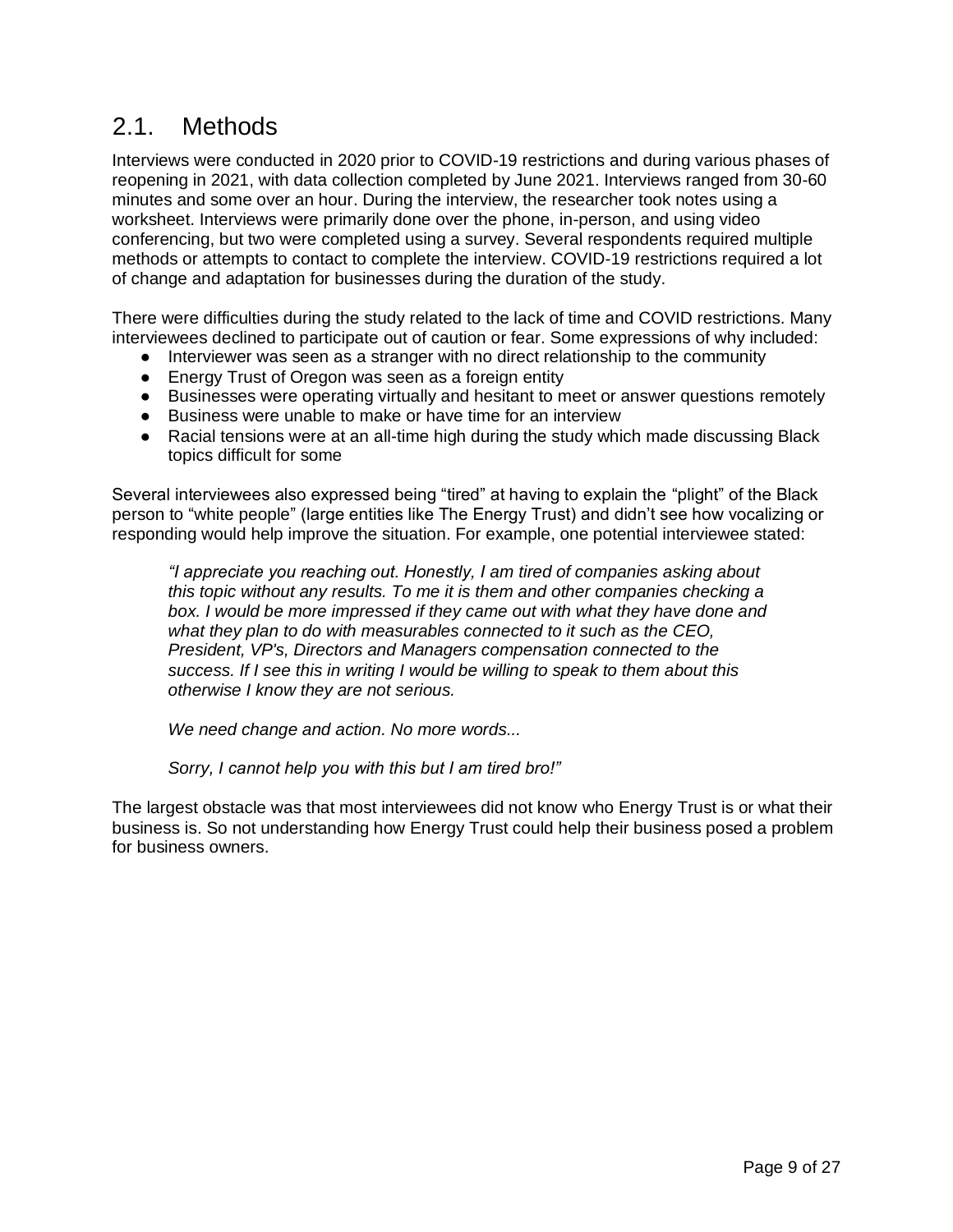# 3. Findings

Below you will find demographic data related to the participants in this study. Table 3-1 shows that most business owners identified as Generation X. This data point was an important component because it was a driver for some of the respondents' answers with other questions behind their why, location, and future succession.

Data shows that most participants seek to provide for their family, set their family up for the future, expand and franchise their business, dominate their sector/specialty, and survive the effects of COVID-19.

Most businesses settled their businesses in Portland-Vancouver because they consider it their community and/or were born and raised in it. Some spoke very passionately about staying in Portland, even in spite of the heated protests and uncertainty of COVID-19.

Most businesses interviewed can be categorized under Health & Beauty or Cafe/Restaurant sectors.

The majority of these businesses did not acquire a loan or financial assistance of any kind during COVID-19. They also report struggling and not knowing of financial incentives like those available through Energy Trust.

| Characteristic                       | Count | Percent |  |
|--------------------------------------|-------|---------|--|
| Generation Interviewee Identifies as |       |         |  |
| Baby Boomer (1946-1964)              | 6     | 22.22%  |  |
| Generation Z (1997-present)          |       | 3.70%   |  |
| Millennial (1981-1996)               | 4     | 14.81%  |  |
| Generation X (1965-1980)             | 16    | 59.26%  |  |

Table 3-1: Participant demographics and characteristics: Generation Identifier

The majority of business owners interviewed are Generation X with ages between 41 to 56 years old. There was only one who didn't want to provide their actual age.

This question was typically asked first.

| Table 3-2: Participant demographics and characteristics: Primary Business Info |  |  |
|--------------------------------------------------------------------------------|--|--|
|                                                                                |  |  |
|                                                                                |  |  |

| <b>Location of Primary Business</b> |   |        |  |
|-------------------------------------|---|--------|--|
| 70.37%<br>Portland<br>19            |   |        |  |
| Vancouver                           | 6 | 22.22% |  |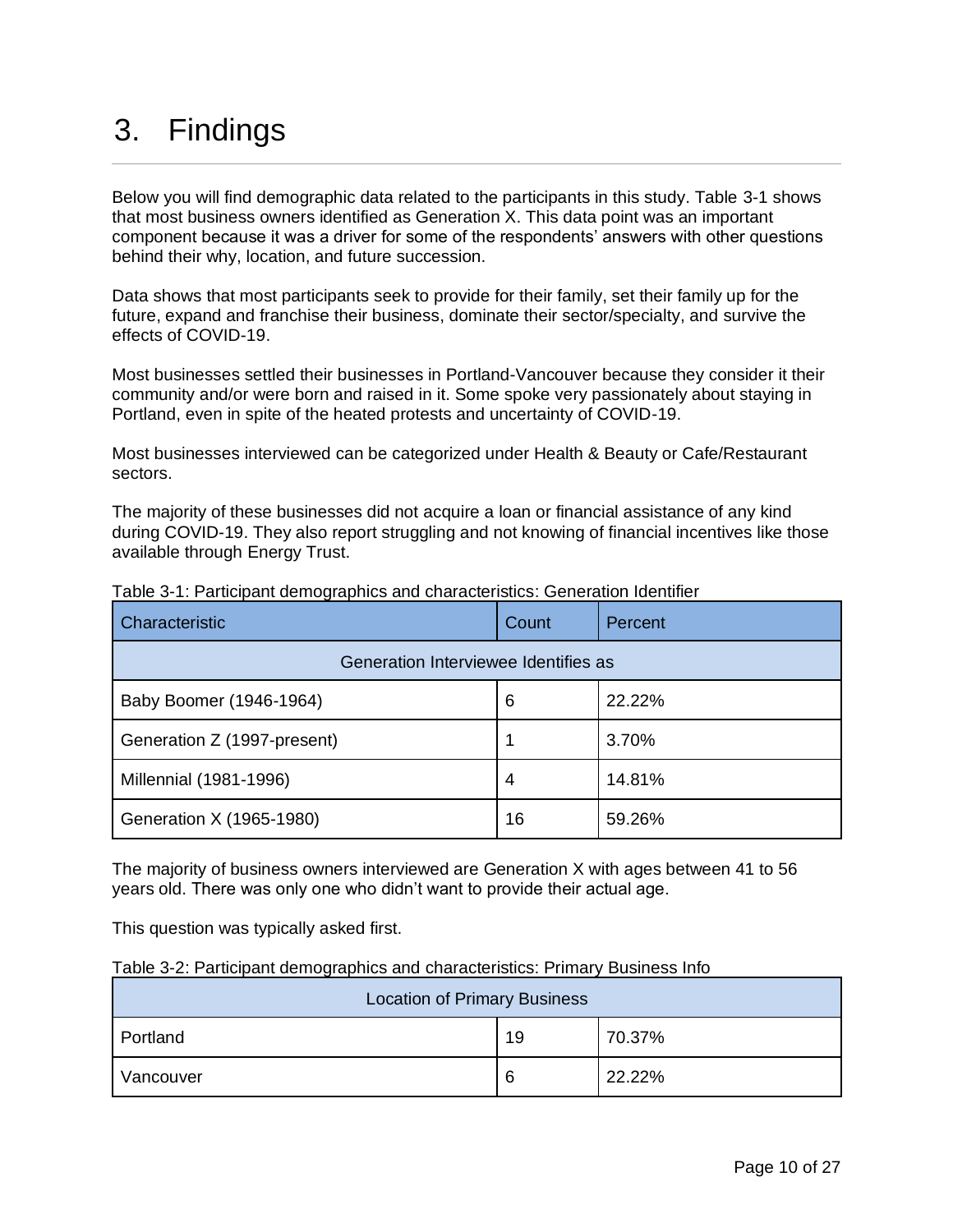| <b>Beaverton</b>           |    | 3.70%  |  |
|----------------------------|----|--------|--|
| Salem                      |    | 3.70%  |  |
| Number of Businesses Owned |    |        |  |
| More than One              | 3  | 11.11% |  |
| One Reported               | 24 | 88.89% |  |

| Table 3-3: Participant demographics and characteristics: Business Ownership |  |  |
|-----------------------------------------------------------------------------|--|--|
|                                                                             |  |  |

| <b>Business Ownership in Years</b> |    |        |  |
|------------------------------------|----|--------|--|
| $0 - 2$                            | 3  | 11.11% |  |
| $3-5$                              | 3  | 11.11% |  |
| $6 - 10$                           | 4  | 14.81% |  |
| $11 - 20$                          | 12 | 44.44% |  |
| $21 +$                             | 5  | 18.52% |  |

There was only one interviewee who started their business within the 2021 calendar year, and the other two started 2020 and earlier under the two-year mark.

These business owners favored entrepreneurship over being an employee for someone else. They seek to find ways to be more competitive in their sector. In spite of the pandemic, none of them wavered on the professional decisions and their business was treated as their retirement.

Table 3-4: Participant demographics and characteristics: Business Goals

| <b>Business Goals</b>                           |  |  |
|-------------------------------------------------|--|--|
| Provide for their Family                        |  |  |
| Pass the Business to Their Family in the future |  |  |
| Expand/Franchise                                |  |  |
| Take Over the World/Their Sector                |  |  |
| Help Others in the Community                    |  |  |
| Still Exist/Make it through the pandemic        |  |  |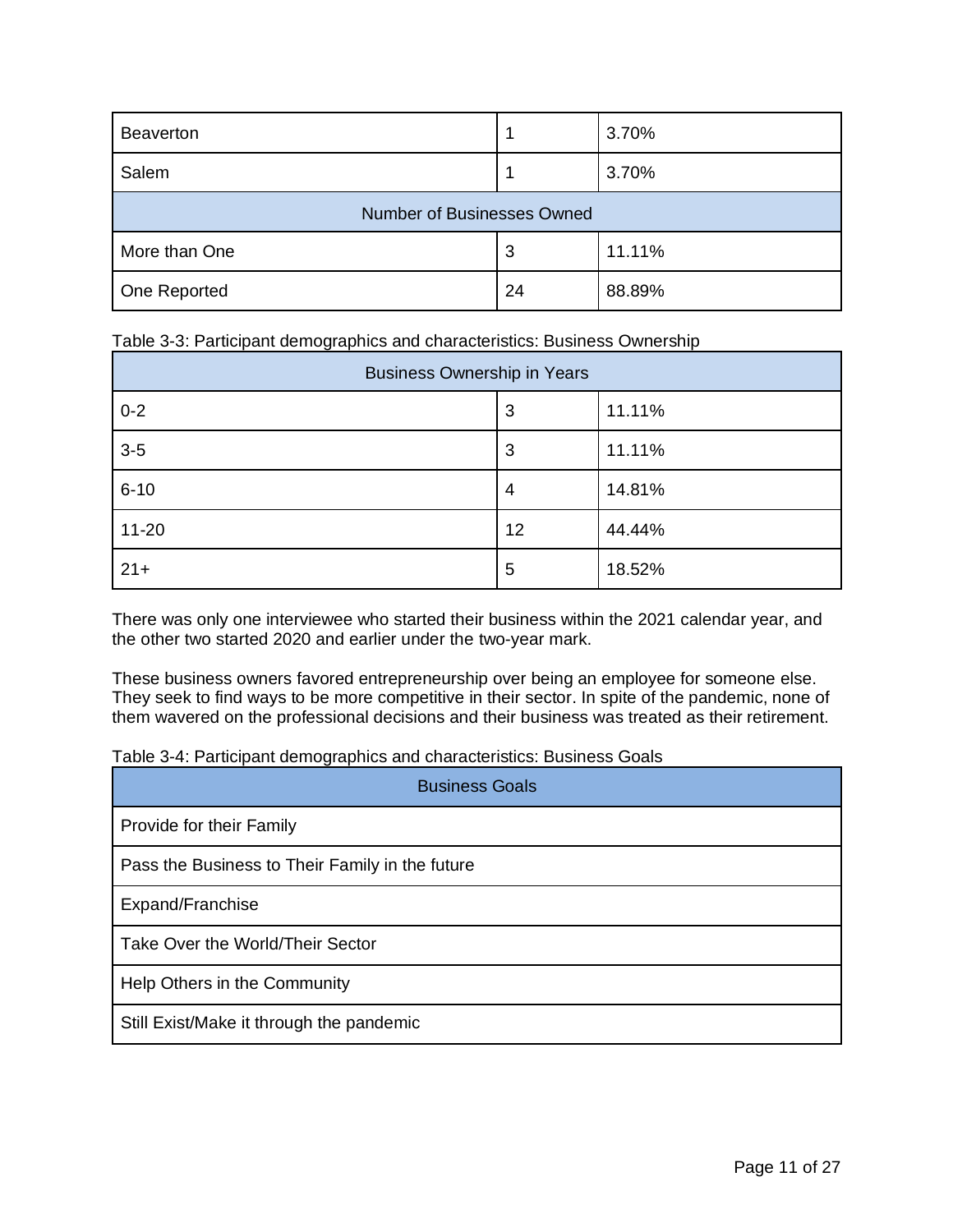| Reason for Operating a Business in the Area       |    |        |  |
|---------------------------------------------------|----|--------|--|
| Acquired Business in the Area                     |    | 3.70%  |  |
| Fell in Love with Area After Visit/College        | 5  | 18.52% |  |
| <b>Fit Business Needs</b>                         | 3  | 11.11% |  |
| Moved for Family                                  | 1  | 3.70%  |  |
| No Answer                                         | 5  | 18.52% |  |
| Considers it their Personal Community/raised here | 12 | 44.44% |  |

|  | Table 3-5: Participant demographics and characteristics: Business Area Reason |
|--|-------------------------------------------------------------------------------|
|  |                                                                               |

A theme amongst interviewees showed that although many may have started a business to make money for practical reasons, the owners were sustaining their business for some sort of altruistic reason, beyond themselves, such as community health.

From March 17 to May 24, 2020, the Oregon and Washington Stay Home Order and Coronavirus Aid, Relief, and Economic Security (CARES) Act were two significant events. However, those two events took a back seat on May 25, 2020, because the world witnessed George Floyd's death by a Minneapolis police officer. This caused an uproar in every metropolitan city in the United States, and Portland, OR's demonstrations and protests brought international exposure and prompted federal invention by Homeland Security.

By day, Portland had peaceful demonstrations to show support for George Floyd's life and the others who were Black, unarmed, and killed by police. By night, violent protests erupted for over 150 days altering Downtown Portland's buildings, businesses, and culture. The Black community responded in different ways. The most recognized movement during this time was Black Lives Matter, but Portland has many other Black activist organizations and leaders.

One interviewee has been one of the most vocal business activists and has received death threats but hasn't stopped her desire to help the Black community via her newest organization. The organization's goal is to help educate the mindset of systemic racism's oppression and how it impacts the growth of a person of color.

| <b>Business Category</b> |   |        |  |
|--------------------------|---|--------|--|
| <b>Art Gallery</b>       |   | 3.70%  |  |
| Automotive               |   | 3.70%  |  |
| <b>Business Services</b> |   | 7.41%  |  |
| Cafe/Restaurant          | 5 | 18.52% |  |

Table 3-6: Participant demographics and characteristics: Business Category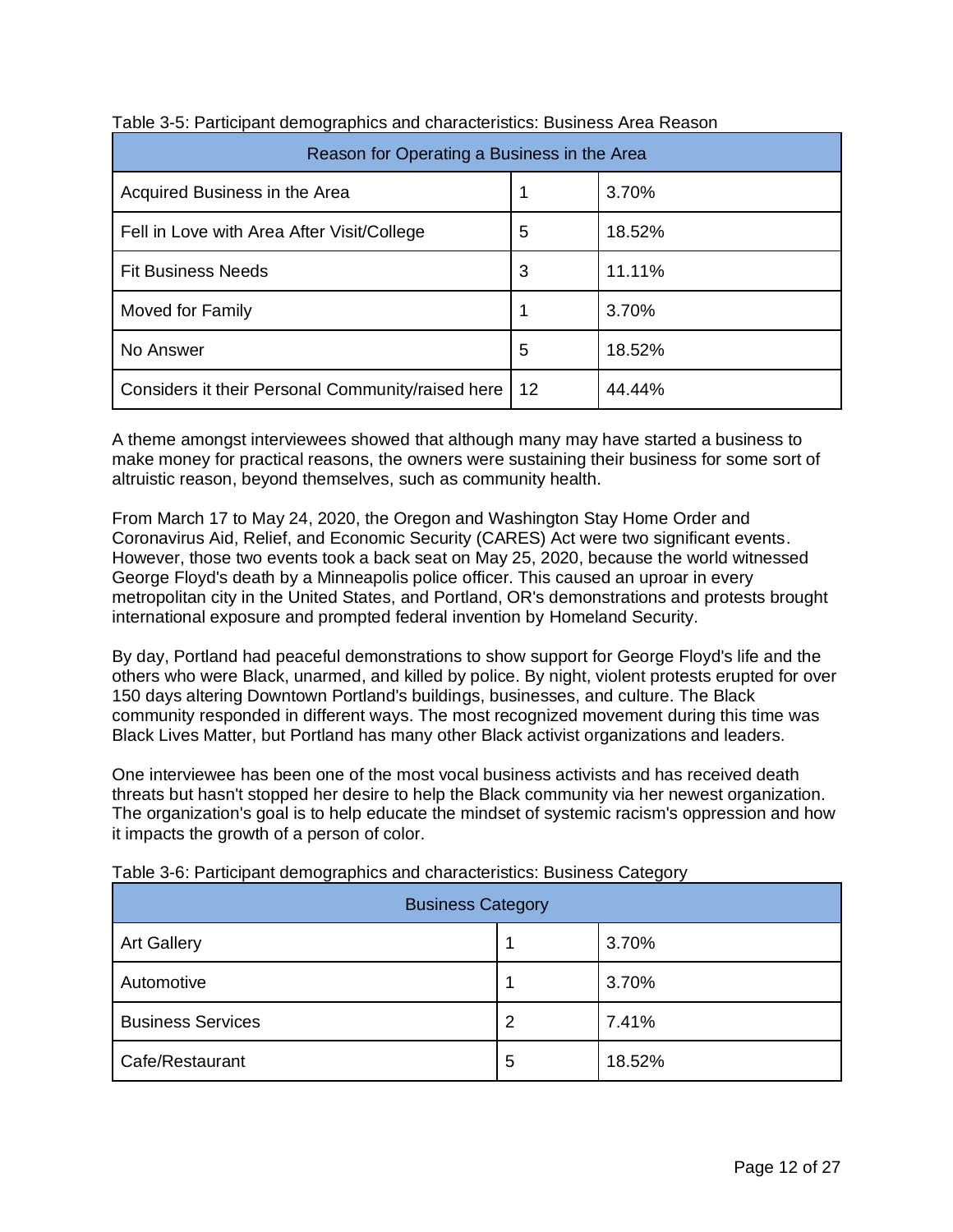| Clothing        | 1              | 3.70%  |
|-----------------|----------------|--------|
| Construction    | $\overline{2}$ | 7.41%  |
| Education       |                | 3.70%  |
| Health & Beauty | 5              | 18.52% |
| Landscape       | 1              | 3.70%  |
| Manufacturing   | 1              | 3.70%  |
| Media           | $\overline{2}$ | 7.41%  |
| Medical         | $\overline{2}$ | 7.41%  |
| Production      | 1              | 3.70%  |
| Transportation  | $\overline{2}$ | 7.41%  |

These categorizations are not the best representative of the business owners, but its industry specific to the conducted work. Also, there are some niches.

| Number of People Employed or Subcontracting |                |        |
|---------------------------------------------|----------------|--------|
| $1 - 10$                                    | 19             | 70.37% |
| $11 - 20$                                   | $\overline{2}$ | 7.41%  |
| $21 - 30$                                   |                | 3.70%  |
| $31 - 40$                                   | 0              | 0.00%  |
| 41-50                                       | 0              | 0.00%  |
| 51-100                                      |                | 3.70%  |
| $100+$                                      |                | 3.70%  |
| No Answer                                   | 3              | 11.11% |

Table 3-7: Participant demographics and characteristics: Worker Type

Over 70% of the owners have less than 10 employees on staff. One research respondent employed the highest number of Black or African-American workers in Oregon state with over 300+ individuals.

Table 3-8: Participant demographics and characteristics: Business Funding Source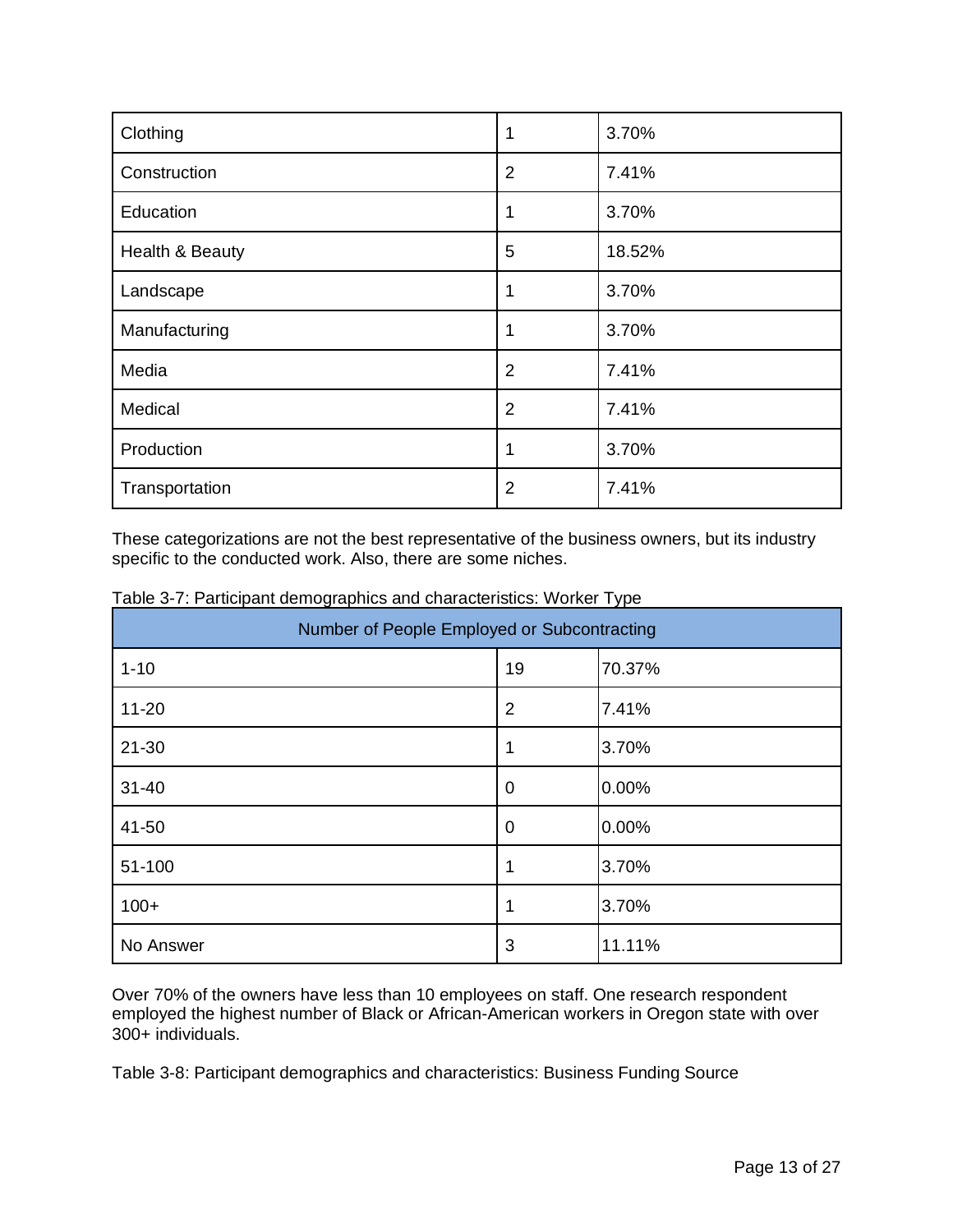| Source of Funding                                                 |    |     |
|-------------------------------------------------------------------|----|-----|
| PPP Loan                                                          | 5  | 25% |
| Used Other Forms of Funding                                       |    | 1%  |
| Did not receive funding from outside sources                      | 13 | 65% |
| There were (7) companies interviewed in 2020 when PPP was issued. |    |     |

All respondents stated they didn't receive any of the initial Paycheck Protection Program (PPP). During the time of the interviews, the second round was open and several made connections with a local program or their financial personnel was assisting them with completing the application before the deadline.

Again, there is no theme to connect all the dots with these businesses. Each of them had a different path for startup funds and supplemental funding during the pandemic.

This question was answered in various ways due to the type of business and different funding. A few businesses were funded under the Oregon Cares Fund, which was Oregon's effort to specifically assist Black-owned businesses.

According to *Oregon Cares Fund aids Black-owned businesses* article by Pamplin Media's Ray Pitz, the Oregon Cares Fund distributed \$62 million to businesses, organizations, families, and individuals. "As of November 23, 2020, \$29.7 million has been awarded and is in the bank accounts of those who applied. That includes \$13.1 million distributed to businesses and organizations and \$16.5 million given to individuals and families" (Pitz, 2020). For Black Oregonians, this was a big deal.

The Oregon Cares Fund was administered by Oregon non-profit, The Contingent. Other interviewees mentioned the City of Portland's Proper Portland and Micro Enterprise Services of Oregon (MESO). Although the interviewees made mention of these groups, not all of them received funding.

At the current moment, as this report is being produced, the COVID-19 pandemic is still in effect, but restrictions are being lifted in Oregon and Washington. During summer 2021, companies are opening their doors.

| <b>Characteristic</b>               | Count | Percent |
|-------------------------------------|-------|---------|
| <b>Reported Annual Energy Costs</b> |       |         |
| Do Not Know                         | 13    | 48.15%  |
| Never Thought About It              |       | 3.70%   |
| Included in Cost of Business Space  | 4     | 14.81%  |

Table 3-9: Energy Use and Energy Trust Familiarity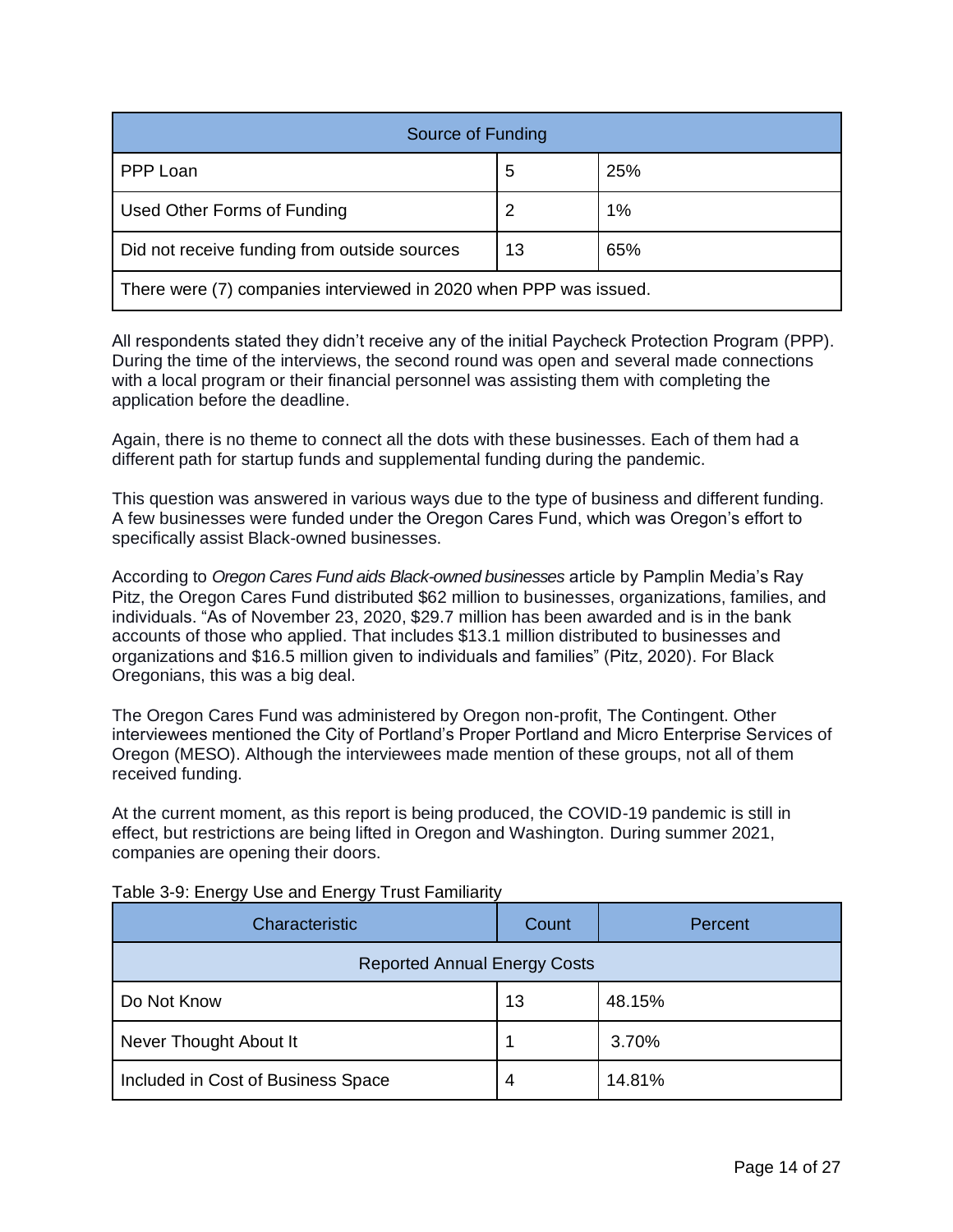| Less Than \$1000 a Year      | 4 | 14.81% |
|------------------------------|---|--------|
| Over \$1000 a Year           | 3 | 11.11% |
| No Answer/Declined to Answer | っ | 7.41%  |

For almost all the interviewees, energy was not a primary concern. Some businesses should have considered it to be the primary focus depending on the industry, but they hadn't heard of Energy Trust or its energy programs.

#### Table 3-10: Energy Use and Energy Trust Familiarity

| Familiar with Energy Trust of Oregon |    |        |
|--------------------------------------|----|--------|
| Yes                                  | 6  | 22.22% |
| No                                   | 21 | 77.78% |

Most interviewees had no knowledge about Energy Trust programs. Out of the 27 business owners interviewed, only five (two in 2020 and three in 2021) knew of the programs. That's a ratio of approximately 1:6 or 18%.

The three with knowledge didn't give specifics on how they knew because it was referred to them from another source. Only one of the five interviewees have ever spoke directly to Energy Trust representatives. That one business owner was aware of the organization but wasn't current with the recent program offerings.

When the question was asked, here are some of the responses the interviewees gave:

- *"Nah. I've never heard. I've never heard of it."*
- *"Uh, never heard of them…Not until you, uh, mentioned something."*
- *"I know some of the programs. I say that I think that there was some transition that occurred. Um, so I'm not, I know that, for example, I know that certain incentives kind of show up and go away and then show back up. So, I can't really say I have my finger on the pulse of what programs are currently being marketed and, um, the return on that."*

The three companies who knew of Energy Trust had participated in a program.

#### Table 3-11: Energy Use and Energy Trust Familiarity

| Can Recall Interacting with or meeting an Energy Trust Representative |    |        |
|-----------------------------------------------------------------------|----|--------|
| Yes                                                                   |    | 3.70%  |
| No                                                                    | 26 | 96.30% |

Table 3-12: Business Square footage and Energy Use

Business Square Footage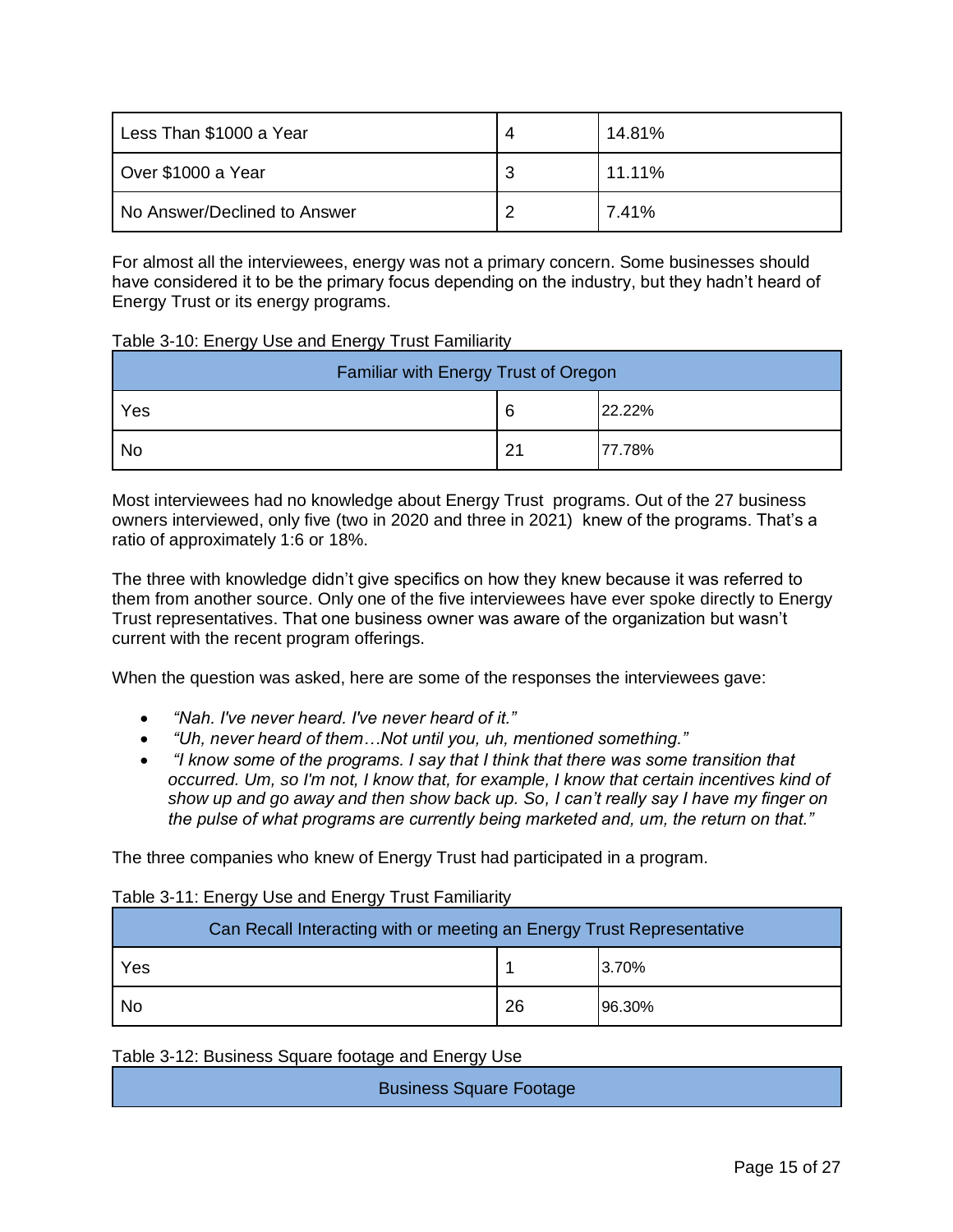| 0-999 sq ft            | 6              | 22.22% |
|------------------------|----------------|--------|
| 1000-1999 sq ft        | 6              | 22.22% |
| 2000-2999 sq ft        | 3              | 11.11% |
| 3000-3999 sq ft        | 1              | 3.70%  |
| 4000-4999 sq ft        | 0              | 0.00%  |
| 5000-5999 sq ft        | $\overline{2}$ | 7.41%  |
| 6000-6999 sq ft        | 0              | 0.00%  |
| 7000-7999 sq ft        | 1              | 3.70%  |
| 8000-8999 sq ft        | $\overline{0}$ | 0.00%  |
| 9000-9999 sq ft        | $\overline{0}$ | 0.00%  |
| 10,000-49,000 sq ft    | 1              | 3.70%  |
| 50,000-99,999 sq ft    | 1              | 3.70%  |
| Square Footage Unknown | 6              | 22.22% |

Approximately 25% of the interviewees didn't know the square footage of their business. They all offered to follow up but didn't know off the top of their heads. Most interviewees (29%) had office spaces averaging 1,000 to 2,499 square feet.

### Table 3-13: Business Square footage and Energy Use

| Owner Belief that they are Maximizing Space Efficiency for Energy Use |    |        |
|-----------------------------------------------------------------------|----|--------|
| Yes                                                                   |    | 3.70%  |
| No or No Answer                                                       | 26 | 96.30% |

All companies wanted to learn more from Energy Trust. This is an opportunity for outreach as the recommendations are implemented.

| Have You Thought about ways to reduce operating costs by changing how you use energy? |    |        |
|---------------------------------------------------------------------------------------|----|--------|
| Yes                                                                                   | 12 | 44.44% |
| <b>No</b>                                                                             | 15 | 55.56% |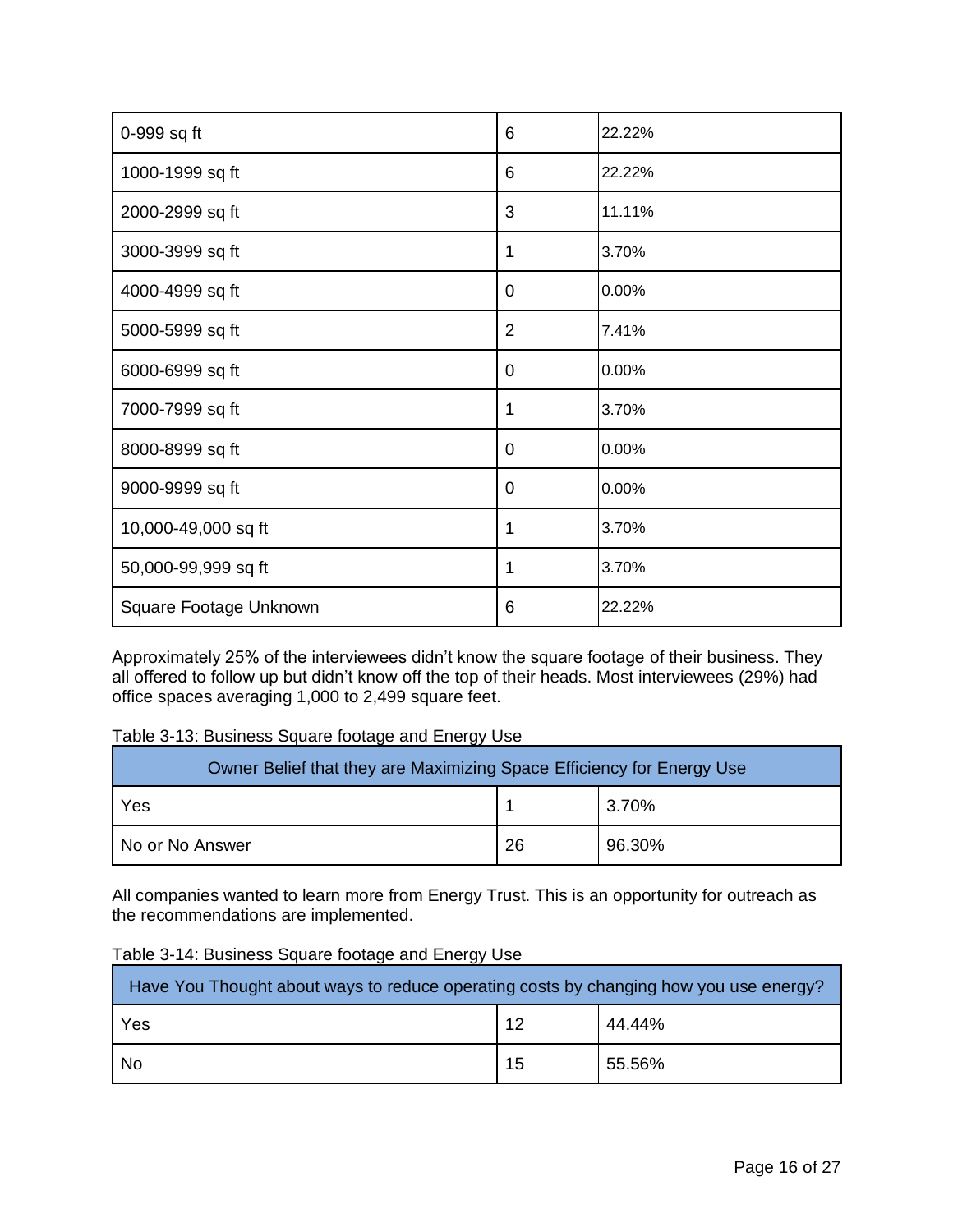One salon owner expressed the need to have a commercial space for her growth fulfill the new needs of her company. During the interview, she spoke to some preliminary work before reaching out to the Energy Trust.

An overwhelming majority requested resources for how to start the process as they were unsure where to start.

| Interested in Learning More from the Energy Trust of Oregon |    |        |
|-------------------------------------------------------------|----|--------|
| Yes                                                         | 15 | 55.56% |
| No                                                          | 2  | 7.41%  |
| Maybe                                                       | 2  | 7.41%  |
| Owner Is Not In Control Of Energy Use                       |    | 3.70%  |
| No Answer                                                   |    | 25.93% |

Table 3-15: Interest in Learning More About Energy Trust of Oregon

All welcomed the idea of a focus group without any declines. They all wanted to learn more about Energy Trust and their programs.

For those that didn't have an answer about who the Energy Trust was or what they had to offer, they stated a want to conduct their own research before giving an answer.

Table 3-16: Repairs Information

| When repairs are done, who does them?            |   |        |
|--------------------------------------------------|---|--------|
| Landlord/Building Owner (if not business owner)  | 8 | 29.63% |
| No Answer                                        | 7 | 25.93% |
| Outside Vendors (get quotes)                     | 3 | 11.11% |
| <b>Business Owner</b>                            | 6 | 22.22% |
| In-House (employee)                              | 2 | 7.41%  |
| Depends on the Maintenance Need                  |   | 3.70%  |
| Themes for how business owners Determine Updates |   |        |
| Do Research                                      |   |        |
| When Necessary Only                              |   |        |
| <b>Consult Vendors and Specialists</b>           |   |        |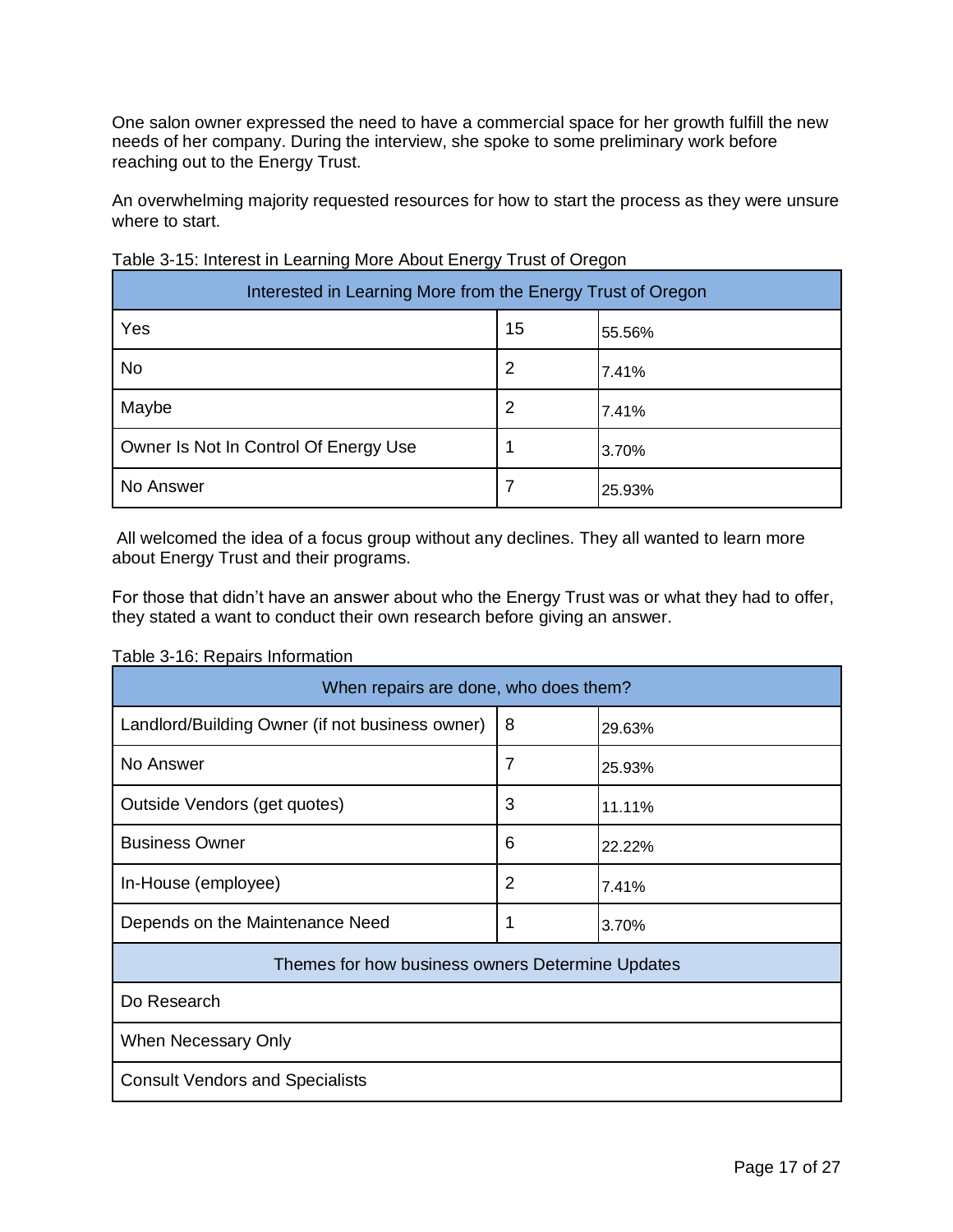Look for Deals

Consider Cost vs Need

Not Sure / Had No Plan or Ideas

This question regarding repairs created a myriad of answers, but it was very evident no company had a specific contractor or seasonality to updates. The only exception was that leased machinery is on a maintenance schedule and was conducted by the company.

Table 3-17: Interviewee Questions

| <b>Questions or Comments</b>                                                                                                                  |  |  |
|-----------------------------------------------------------------------------------------------------------------------------------------------|--|--|
| What can be done with windows for the storefront to conserve energy?                                                                          |  |  |
| People like us exist and deserve help                                                                                                         |  |  |
| No Answer                                                                                                                                     |  |  |
| Energy is a very important piece of their business and they would like to know everything they<br>can.                                        |  |  |
| If companies can connect hungry businesses to resources (instead of expecting the<br>businesses to find them) then it will be more effective. |  |  |
| What does the Energy Trust do?                                                                                                                |  |  |

### 3.1. Business Operations

This section describes how business owners obtain information regarding project improvements and equipment purchasing.

The standard seems to be that they replace and update when it is necessary, meaning that their business operations are disrupted or equipment is no longer operational. This is all dependent on the need vs cost and whether repairs can be done in house.

# 3.2. Awareness of Energy and Energy Programs

Six respondents recalled having any interaction with Energy Trust or their representatives during their business ownership. This may be a result of a lack of projects on their part that would qualify for Energy Trust incentives, but most business owners interviewed were not familiar with the Energy Trust as a business entity.

For most interviewees, energy use was not a primary concern. Some businesses suggested they should be more aware of their energy use, but they hadn't heard of any organizations or energy programs to reach out to prior to this study.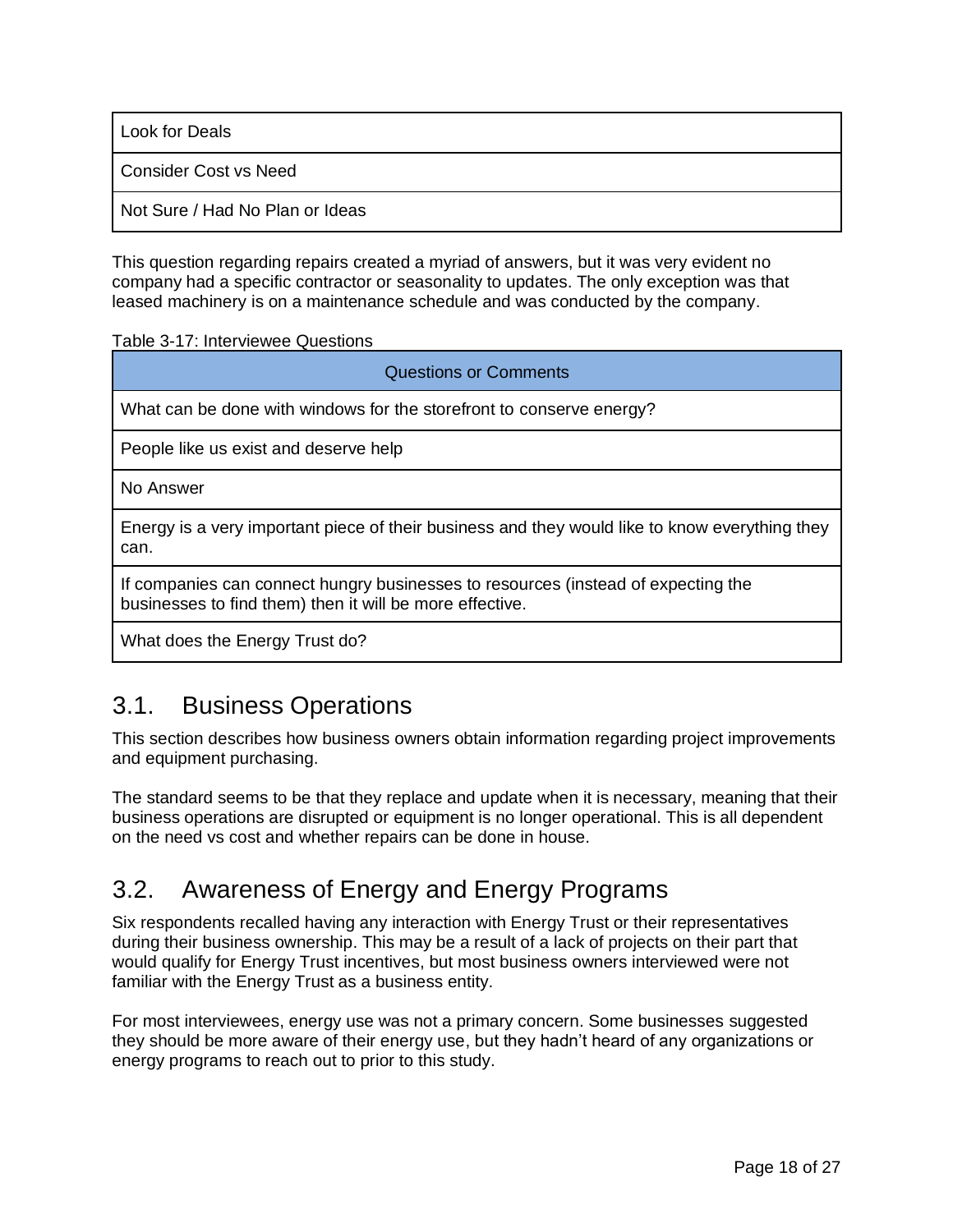# 3.3. Opportunities for Engagement

Most of the business owners interviewed expressed an interest in learning more about programs that would reduce energy use and potentially provide a financial incentive. Some also expressed a desire to spread awareness in the community, however, they were still unclear about the programs and offerings from Energy Trust.

Energy was not a concern until the idea that using it wisely would save money and benefit their business. Some interviewees mentioned the idea to partner with larger Black owned businesses and inspire other businesses to adopt the same habits. One interviewee remarked:

*"And if they are interested in diversity and inclusion, it's not free and the best way to do it. That is by aligning themselves with entities that represent that, which they want to improve upon. So if you, if they're looking at getting information out to Black people, then maybe you need to be working with us and serve as Black people, but that ain't free. You know, we get these calls from folks and say, you know, we have this program."*

*"Do you have some Black folks? Well, yeah, but, but if you got money, then why aren't you paying us? Cause we're basically doing recruitment for you. And for you and we're doing it free."*

*"So, if you have resources and you bring resources to the table, because my people already got a job, it ain't, they job to run around and find people to put in your program, even though it might benefit them."*

*"But if you've got resources, then we can actually either hire or identify somebody and give them resources to go do that work. Uh, and then it becomes a win-win for everybody."*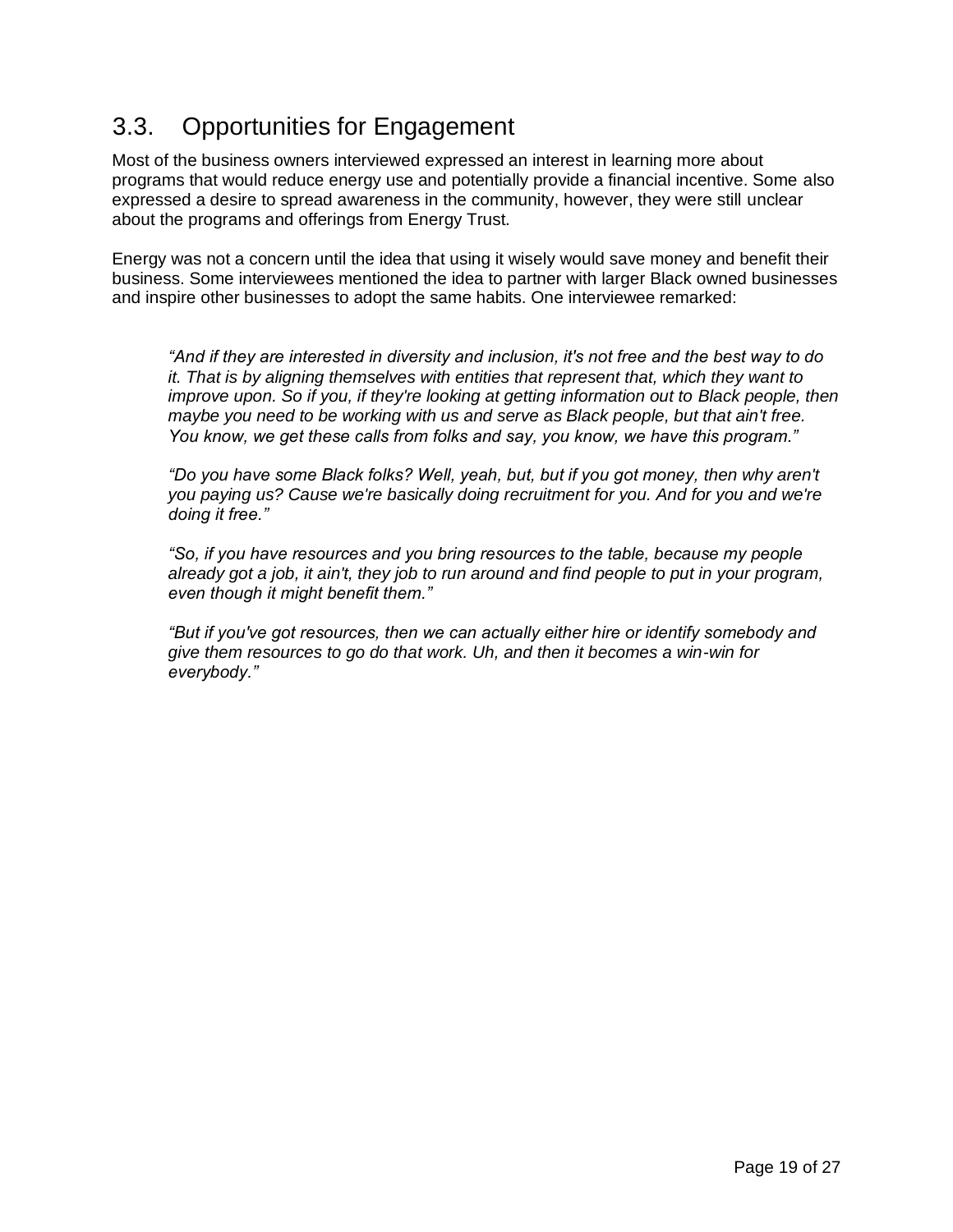# Conclusions

### Conclusion #1

### **It will take an investment of time and hours on the part of Energy Trust within the Black community to establish trust**

There is an adage that goes "people do business with people who they know, like, and trust." To build trust, Energy Trust will need to engage, educate, and commit to this community in order to gain their support. Engaging and educating through an organization like the Life Change Church and Self Enhancement Incorporated would mean reaching a good portion of the Black community in Portland, as they have been located in and serving the Black community for over 20 years. They have already built the relationships and know the key players, which makes them perfect for partnerships.

One of the best ways to gain trust in the Black community is to work side by side with the community members. Working with these organizations would involve collaborating with their programs and services. All the interviewees expressed an excitement to be on the cutting edge of technology and spoke to optimizing their operations to support initiatives like renewable energy.

Without the details articulated and laid out, there will be hesitation due to the unfamiliarity with Energy Trust. Some Black business owners need to feel seen and understood before they can agree to understand and participate in a program that might change how they do business operations.

Black is a culture with a specific language to navigate. There is a difference between Black Africans and Black African-Americans. Another element to consider are the Black leaders with decades of experience capacity building within the Portland-Vancouver Metro area.

Energy Trust could focus on the smaller B2C businesses which would gain the trust of the community because the more time and effort that is spent working with these small businesses generates word-of-mouth buzz. After enough business is helped in a particular industry or sector, other companies in the Black community will follow suit, provided the results are positive. Building relationships with smaller companies would also increase access to other Black-owned company leader networks.

Incentive programs that assist Black businesses in their efforts to not only survive, but thrive, was mentioned in several interviews. It is not about sponsorship, but rather a diversification of resources available to that business and awareness of and access to programs that can make a difference in their bottom line.

The focus should be to serve Black businesses within the network, geographic area, and industry to the best of Energy Trust's capacity, rather than to make a sale.

Creating the opportunity for trust starts with Energy Trust being the actor and not the reactor who waits for the community to engage with the Energy Trust. If the business owner is unaware of the organization's existence, how would they be expected to seek out the organization. A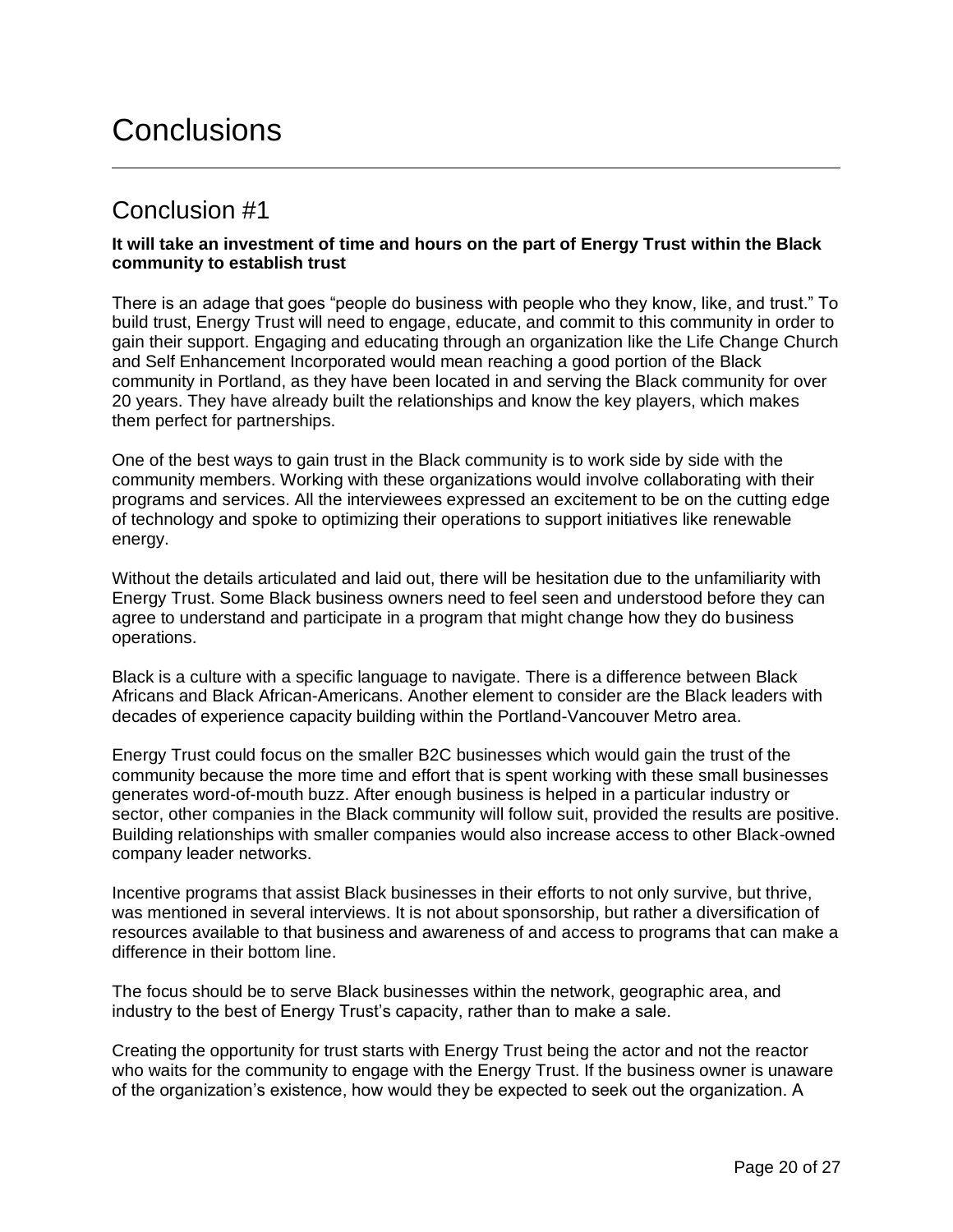welcome packet to new businesses that outline money saving options would get people aware and planning for future phases of their business.

### Conclusion #2

#### **Energy Trust will need to provide educational workshops on energy savings and cash incentives using community organization and support.**

Educational workshops do not have to be significant endeavors or grand events. Depending on the number of personnel supporting this endeavor, staff can provide different modalities of workshops via technology used for webinars and learning management systems. Energy Trust currently has over 20 different offerings on their site related to businesses, however, there are limited offerings related to training events for businesses. While it is important to acknowledge the limitations of educational events during a pandemic, there are virtual options for education and videos or pamphlets that could be run through for new businesses on a regular basis.

Provide free classes on energy improvements, energy savings, and cash incentives for businesses. Every industry will provide a list of different opportunities. This shouldn't be a broad stroke.

For example, Health & Beauty firms stated the following could be upgraded:

- air-conditioning units
- air flow (design)
- overhead lights
- blow dryers (wall outlet & sitting)
- heating for retail spaces with windows surroundings

The Health and Beauty companies expressed the difficulties working with landlords, tenant improvements, and lack of vendors who understood their businesses.

Due to all the various companies, the classes should have some virtual component. The newest technology platforms allow for the live events to be replayed for those who cannot to attend inperson. This fills the void of lack of classes, even if they're more explainer videos to build upon Conclusion #1.

The pandemic has also created a different norm for creating safe spaces. As Energy Trust ramps up an opportunity to serve a bigger and more diverse pool, these classes will provide the initial investment for building trust and gaining support for programs. Providing resources is essential but providing equitable access is paramount; that starts with education.

Since the pandemic, virtual meetings and working-from-home have changed the dynamics of the workplace environment. However, some Black businesses haven't used some of the virtual tools. As two companies didn't use Zoom until the interview, finding the right virtual platform for levels of users will be paramount.

A more concentrated and intentional effort on those able to participate in the virtual learning can be made while still providing proper assistance for those with technical difficulties. The outreach would require a customer management system (CMS) of some kind for optimal efficacy.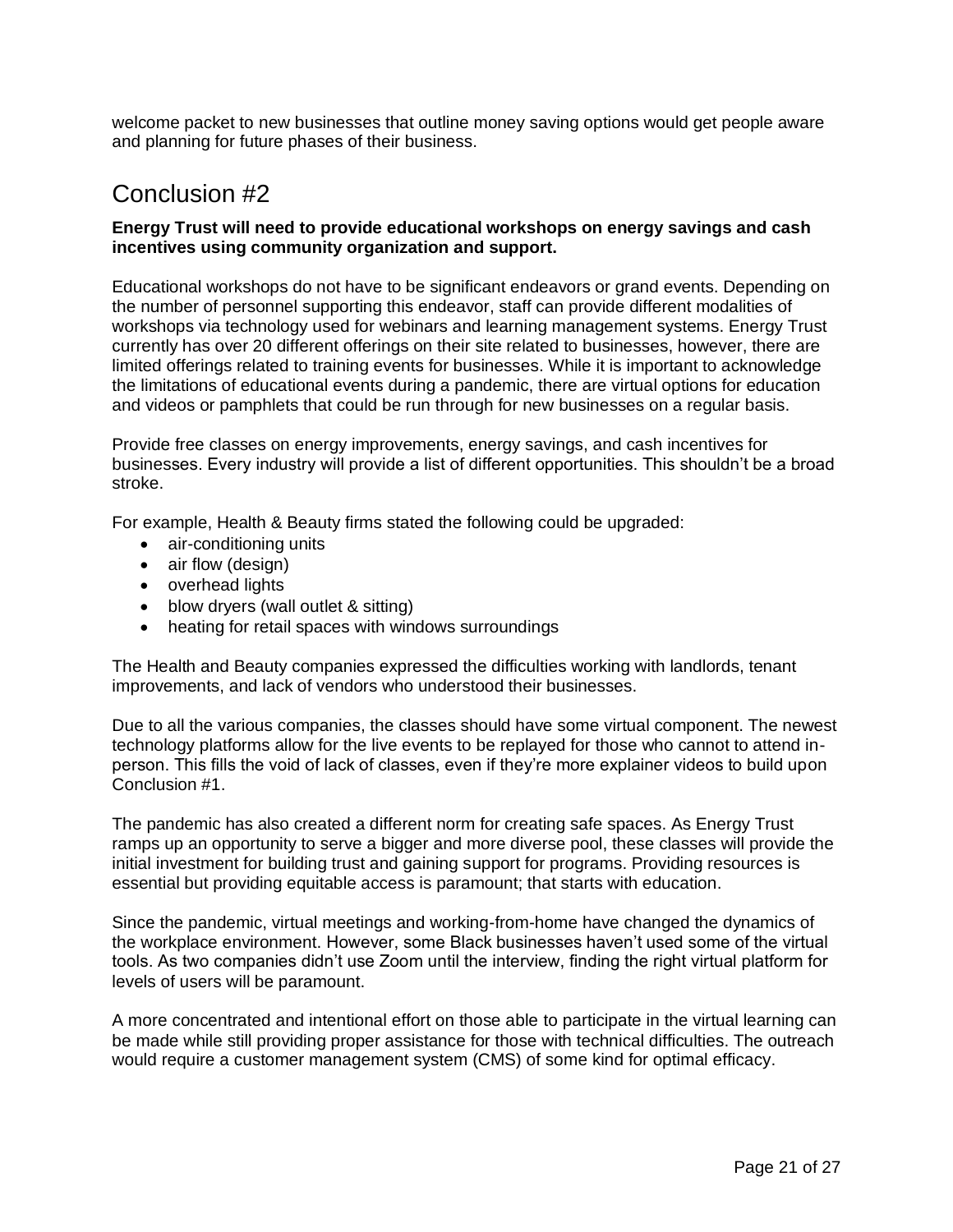# Conclusion #3

### **Make Energy Trust marketing more approachable for Black business owners.**

Energy is in every facet of residential and commercial property, but there isn't a difference between the utility companies and Energy Trust. Paying the electricity bill isn't glamorous, as it is commonly seen as just another bill. The problem with energy is that it isn't viewed as a company asset and instead as an expense. Almost all the interviewees didn't consider the benefits to doing business with Energy Trust before the interview, but they all wanted more information afterwards.

Ultimately, Energy Trust is a best kept secret within the Black small business community and that needs to change. This will be a heavy lift because it's based on recommendation one.

Black businesses along with other entities have a lot on their plate in addressing their outreach efforts since the beginning of the COVID pandemic. Unfortunately, the pandemic compounded with gentrification for the last 20+ years, Black businesses have needed to change how they conduct their operations which includes technology infrastructure and marketing efforts. This is a good time for those brick-and-mortar businesses who are reevaluating commercial space and overhead expenses.

Being the priority is to keep the doors open with the revolving pandemic regulations, businesses investing in energy with Energy Trust need to have a return on investment sooner than later.

Another approach within the campaign is to embrace volunteers for this heavy lift and potentially other endeavors. For those seeking to reduce the carbon footprint, they can be mentors for the smaller business. As the public entity is seen as the energy authority, an inference of one's opinion suggests the organization is the thought leader in helping with innovative technology, policies, and resources.

### Conclusion #4

### **Energy Trust will need to seek out and follow up with research respondents and provide education.**

An overwhelming amount of the participants in this study wanted to be followed up with. The interviewer asked if a focus group would be of interest, and all welcomed the idea without any declines.

A significant investment in the Black community would start with inviting the interviewees for an in-person focus group. This focus group will take a deeper dive into the questions asked and continue the work from this study. Recommendation #1 building trust throughout their companies could lead to something bigger.

Each one of these companies has specific communities that they serve. Some of these business owners do not know each other because their work doesn't cross or intersect with one another. So even though it may not lead to an immediate Energy Trust business transaction, the opportunity will increase hope and camaraderie amongst the Black business community to build the critical component of trust, which is currently missing.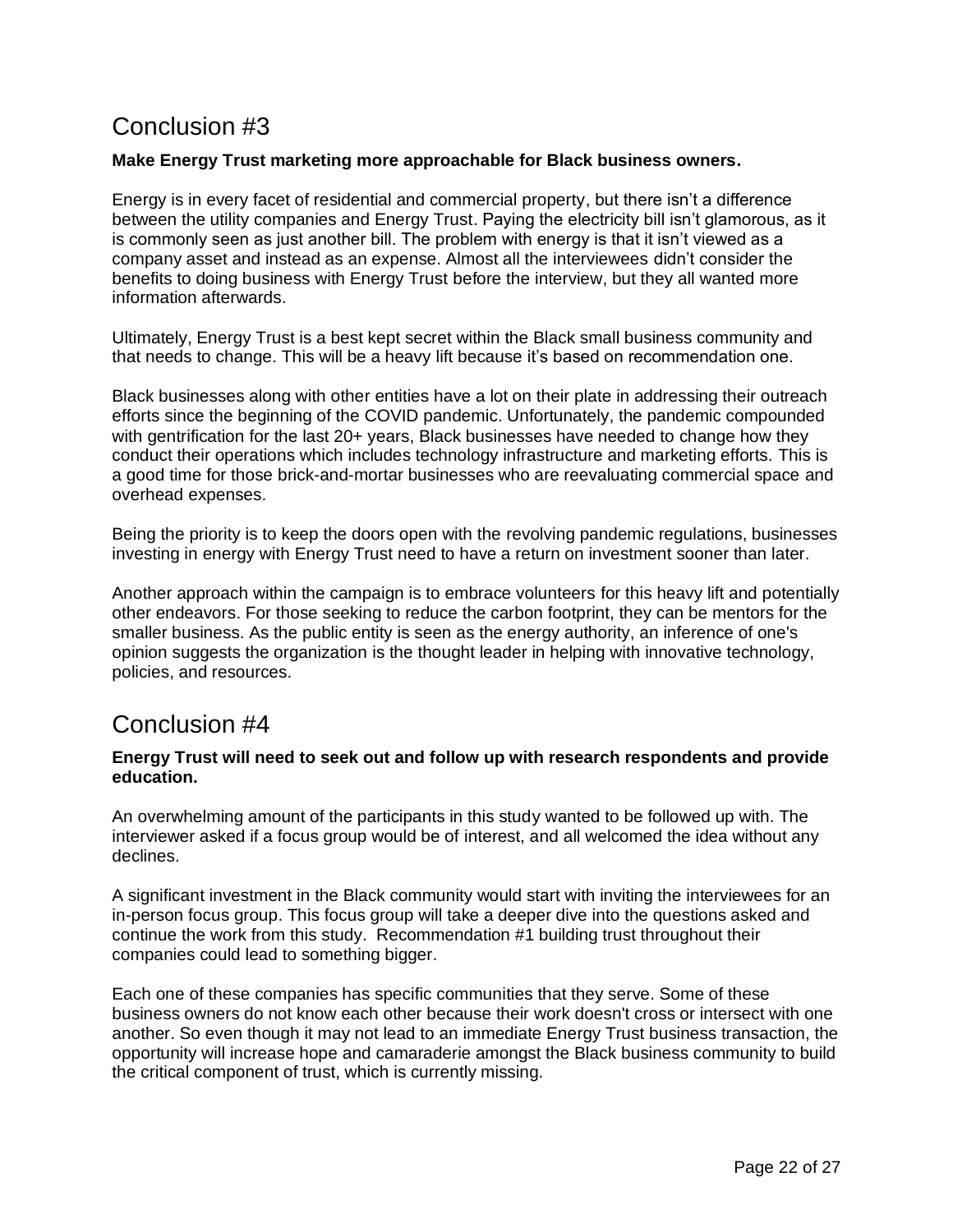In fact, most participants cited wanting to set their children and families up for the future as a reason for starting and investing in the Portland-Metro area for business.

### Conclusion #5

### **Energy Trust should follow up with developers and real estate landlords who work closely with Black business owners, because COVID-19 has changed the landscape of NE Portland.**

A few of the interviewees' stated their ability to do any improvements heavily relied upon the owner. The majority of Black business owners lease their space and their first point of contact for repairs is their landlord, the property owner. Reaching out to these property owners, especially if they are also Black business owners, could be a good connection to expand the awareness of energy efficiency as a business asset.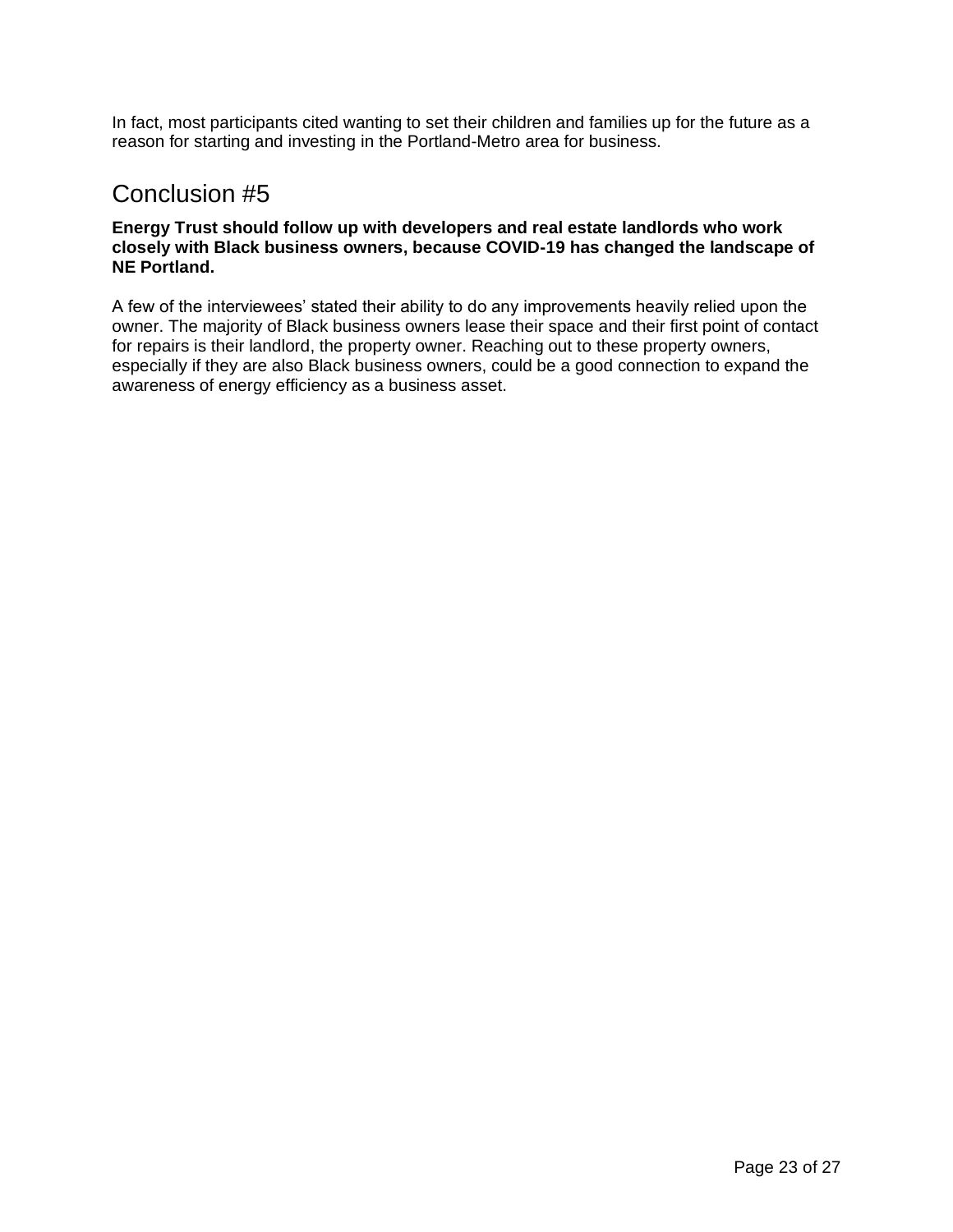# Appendices

Appendix A: Communication Templates for Potential Interviewees Appendix B: Discussion Guide Used in Interviews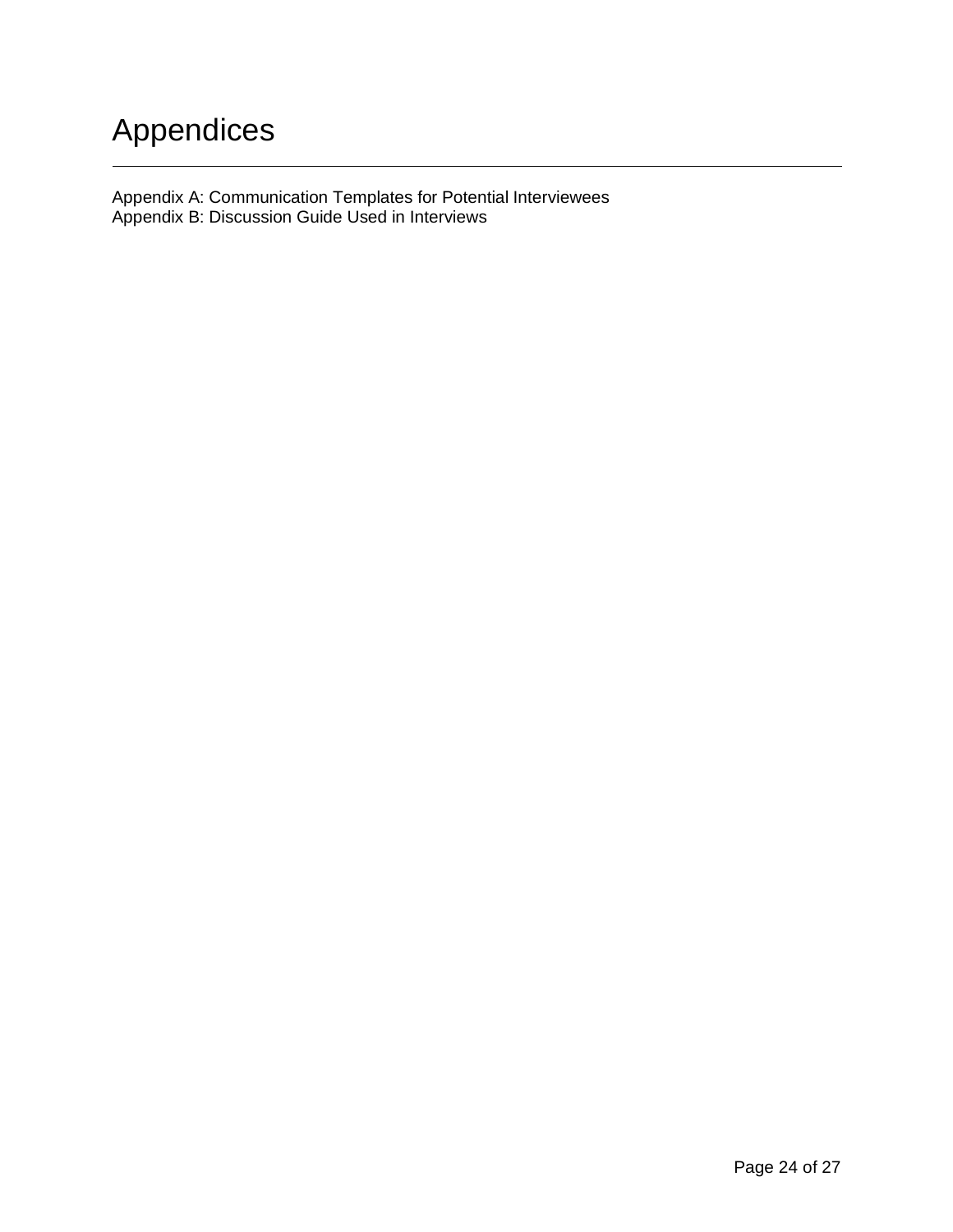### **Email Request**

Hi [name of respondent],

My name is Nathan Webster. I called earlier today and was given your email. I'm a certified minority business in Washington and Oregon. As I mentioned earlier in my call, the reason for this email is because the Energy Trust of Oregon recently hired me to help the leadership learn more of how to serve Black leaders and businesses, and I put you all on the list to be a contributor.

It's 30 minutes of me asking some questions to help their leadership serve our community better. My goal is to make it a quick conversation, because I know you're busy. When the interview is completed, you will be blessed with a \$50 gift card anywhere of your choosing. Here's the scheduling link: [link].

All smiles, **Nathan** 

*Nathan A. Webster, MBA Marketing Consultant*

[https://nwebsterllc.com](https://nwebsterllc.com/) 1220 Main Street, Suite 400 Vancouver, WA 98660 Office # - (360) 208-7493

### **Social Media Request / Text Message**

Hey [name]! I'm working on a project the Energy Trust of Oregon recently hired me to help the leadership learn more of how to serve Black leaders and businesses, and I put you all on the list to be a contributor.

It's 30 minutes of me asking some questions. My goal is to make it a quick conversation, because I know you're busy. When the interview is completed, you will be blessed with a \$50 gift card anywhere of your choosing.

If you're interested, let me know and I can send my scheduler. Or, you can lemme know when's a good time.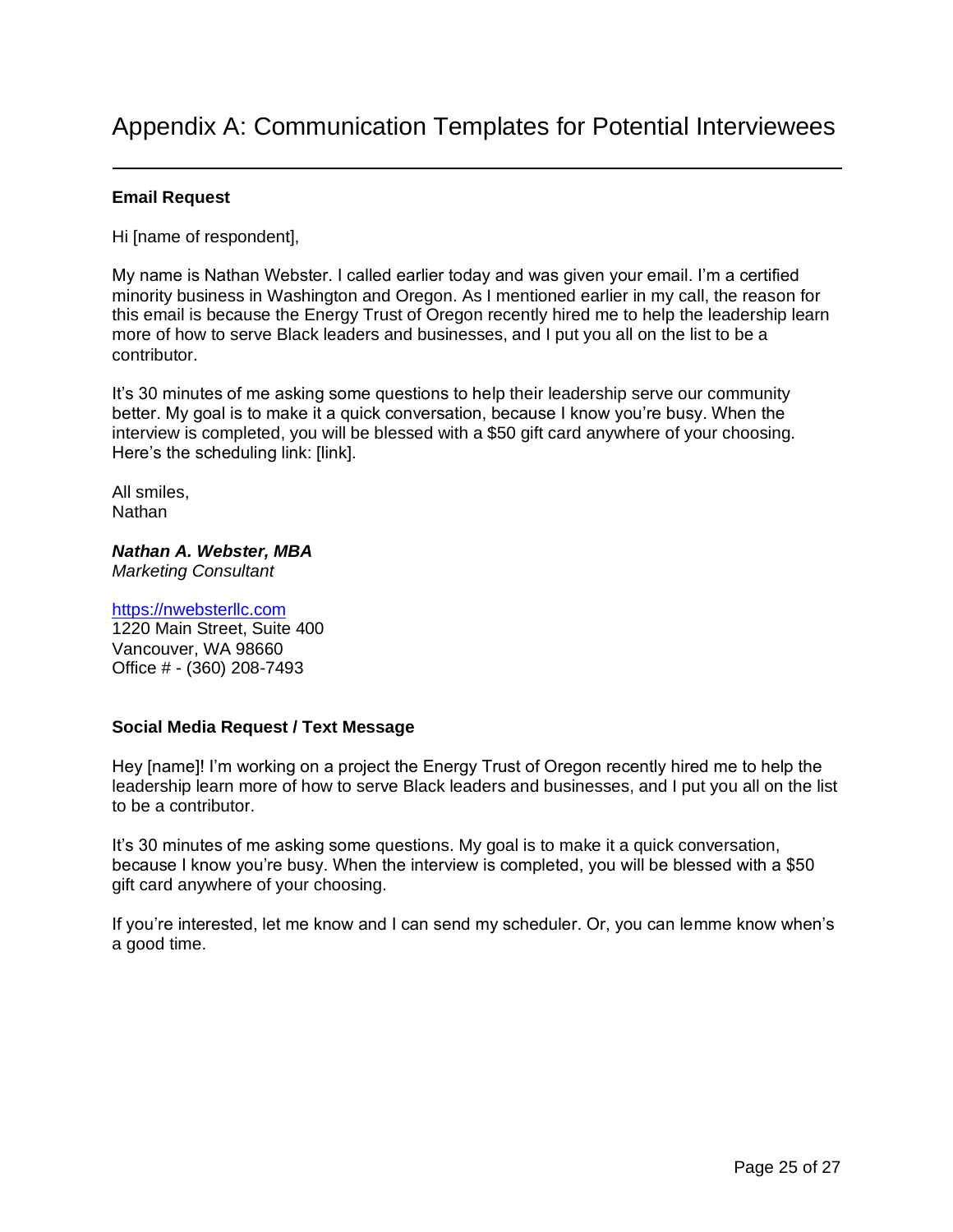# Appendix B: Discussion Guide Used in Interviews

Business Ownership: (baseline of who they are)

- 1. How long have you been a business owner?
- 2. What industry would you consider your business in?
- 3. What Generation category do you fall in?
	- a. Gen Z (born between 1995-2015): 4-24 yrs. old
	- b. Millennial (born between 1980-1994): 25-39 yrs. old
	- c. Gen X (born between 1965-1979): 40-54 yrs. old
	- d. Baby Boomer (born between 1944-1964): 55-75 yrs. old
	- e. Choose not to say
- 4. How long have you been an Oregon business?
	- a. 0-2 years
	- b. 3-5 years
	- c. 6-10 years
	- d. 11-20 years
	- e.  $21 + \text{years}$
- 5. Why did you choose this community?
- 6. What's your long-term plans for business?

Operations: (needs assessment of pains and gains)

- 7. Tell me about your business operations pre-COVID and over the last 12 months?
- 8. Did you receive business assistance from any organizations chambers, start-up money or low-interest loans, better business bureau, small business assistance providers like? If yes, which organizations or programs?
- 9. Do you know how much money you spend annually on energy costs?
- 10. What do you know about Energy Trust of Oregon's programs for businesses?
- 11. Have you been able to maximize your square footage profits and savings? (need to know size & ownership/lease)
- 12. Have you thought about ways to reduce operating costs by changing how you use energy?
- 13. Do you have any other locations?
- 14. Do you use subcontractors, employees, or interns? (If so, how many do you use and what is their position-subcontractor, etc.)
- 15. How do you handle building maintenance? (Outsource, in-house, etc.)
- 16. How do you decide what equipment to buy? And when to install it? Who installs it? (each industry will vary on season and cost)
- 17. If interested in learning more about energy efficiency cash incentives from Energy Trust for your business, would you like to be contacted in the future?
	- a. If so, how do you wish to be contact (e-mail, phone, etc.)

#### Feedback

18. Is there anything else you'd like to share with me about your business, energy in general, or about Energy Trust?